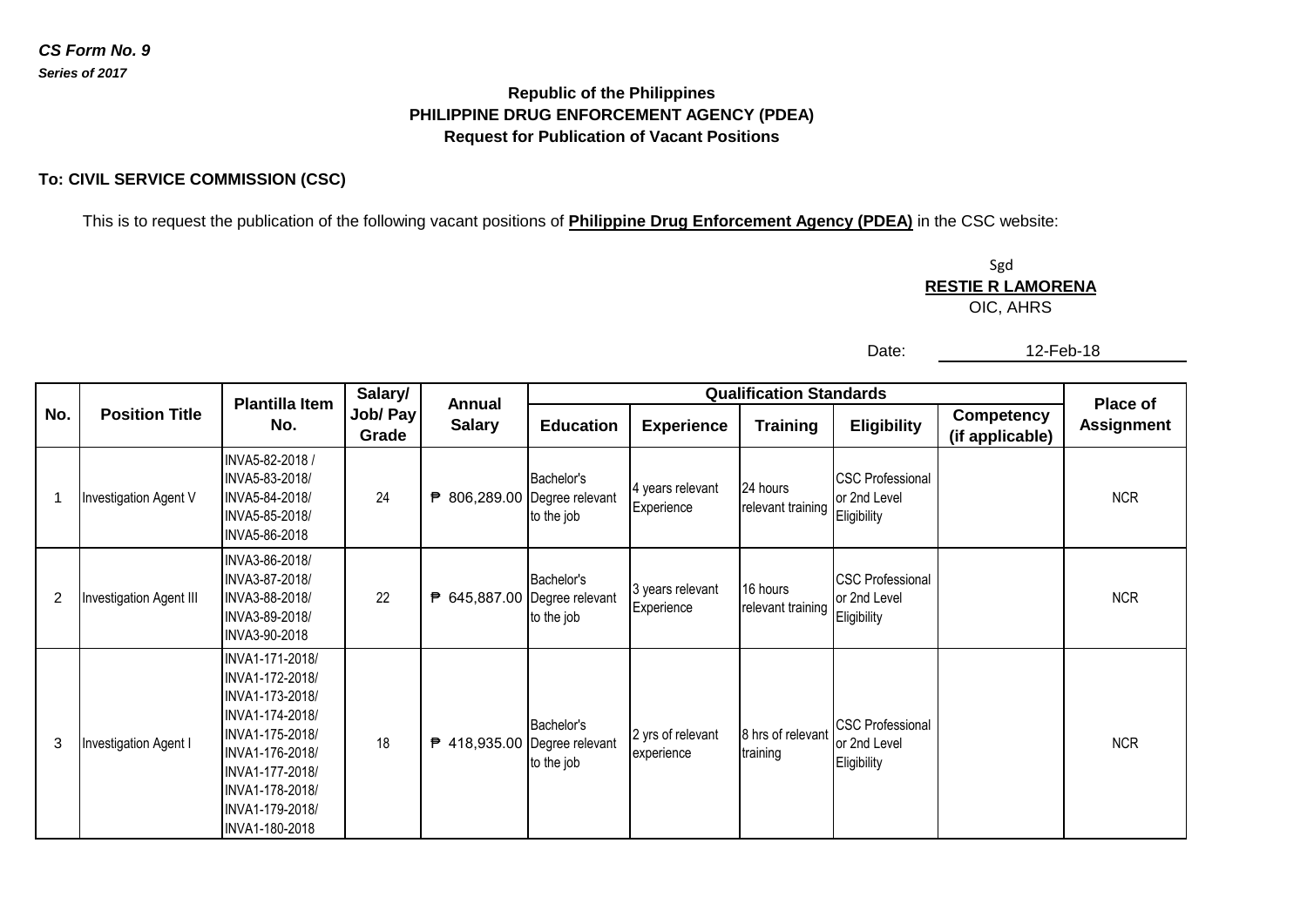| 4              | Intelligence Officer II | INTELO2-179-2018/<br>INTELO2-180-2018/<br>INTELO2-181-2018/<br>INTELO2-182-2018/<br>INTELO2-183-2018/<br>INTELO2-184-2018/<br>INTELO2-185-2018/<br>INTELO2-186-2018/<br>INTELO2-187-2018/<br>INTELO2-188-2018 | 15 | ₱ 319,110.00 Degree relevant | Bachelor's<br>to the job | 1 yr of relevant<br>experience  | 4 hrs of relevant<br>training | <b>CSC Professional</b><br>or 2nd Level<br>Eligibility | <b>NCR</b>      |
|----------------|-------------------------|---------------------------------------------------------------------------------------------------------------------------------------------------------------------------------------------------------------|----|------------------------------|--------------------------|---------------------------------|-------------------------------|--------------------------------------------------------|-----------------|
| 5              | Intelligence Officer I  | INTELO1-187-2018/<br>INTELO1-188-2018/<br>INTELO1-189-2018/<br>INTELO1-190-2018/<br>INTELO1-191-2018/<br>INTEL01-192-2018/<br>INTEL01-193-2018/<br>INTELO1-194-2018/<br>INTELO1-195-2018/<br>INTELO1-196-2018 | 11 | ₱ 221,969.00 Degree relevant | Bachelor's<br>to the job | Non Required                    | Non Required                  | <b>CSC Professional</b><br>or 2nd Level<br>Eligibility | <b>NCR</b>      |
| 6              | Investigation Agent V   | INVA5-1-2018/<br>INVA5-2-2018/<br>INVA5-3-2018/<br>INVA5-4-2018                                                                                                                                               | 24 | ₱ 806,289.00 Degree relevant | Bachelor's<br>to the job | 4 years relevant<br>Experience  | 24 hours<br>relevant training | <b>CSC Professional</b><br>or 2nd Level<br>Eligibility | RO <sub>1</sub> |
| $\overline{7}$ | Investigation Agent III | INVA3-5-2018/<br>INVA3-6-2018/<br>INVA3-7-2018/<br>INVA3-8-2018                                                                                                                                               | 22 | ₱ 645,887.00 Degree relevant | Bachelor's<br>to the job | 3 years relevant<br>Experience  | 16 hours<br>relevant training | <b>CSC Professional</b><br>or 2nd Level<br>Eligibility | RO <sub>1</sub> |
| 8              | Investigation Agent I   | INVA1-9-2018/<br>INVA1-10-2018/<br>INVA1-11-2018/<br>INVA1-12-2018/<br>INVA1-13-2018/<br>INVA1-14-2018/<br>INVA1-15-2018/<br>INVA1-16-2018                                                                    | 18 | ₱ 418,935.00 Degree relevant | Bachelor's<br>to the job | 2 yrs of relevant<br>experience | 8 hrs of relevant<br>training | <b>CSC Professional</b><br>or 2nd Level<br>Eligibility | RO <sub>I</sub> |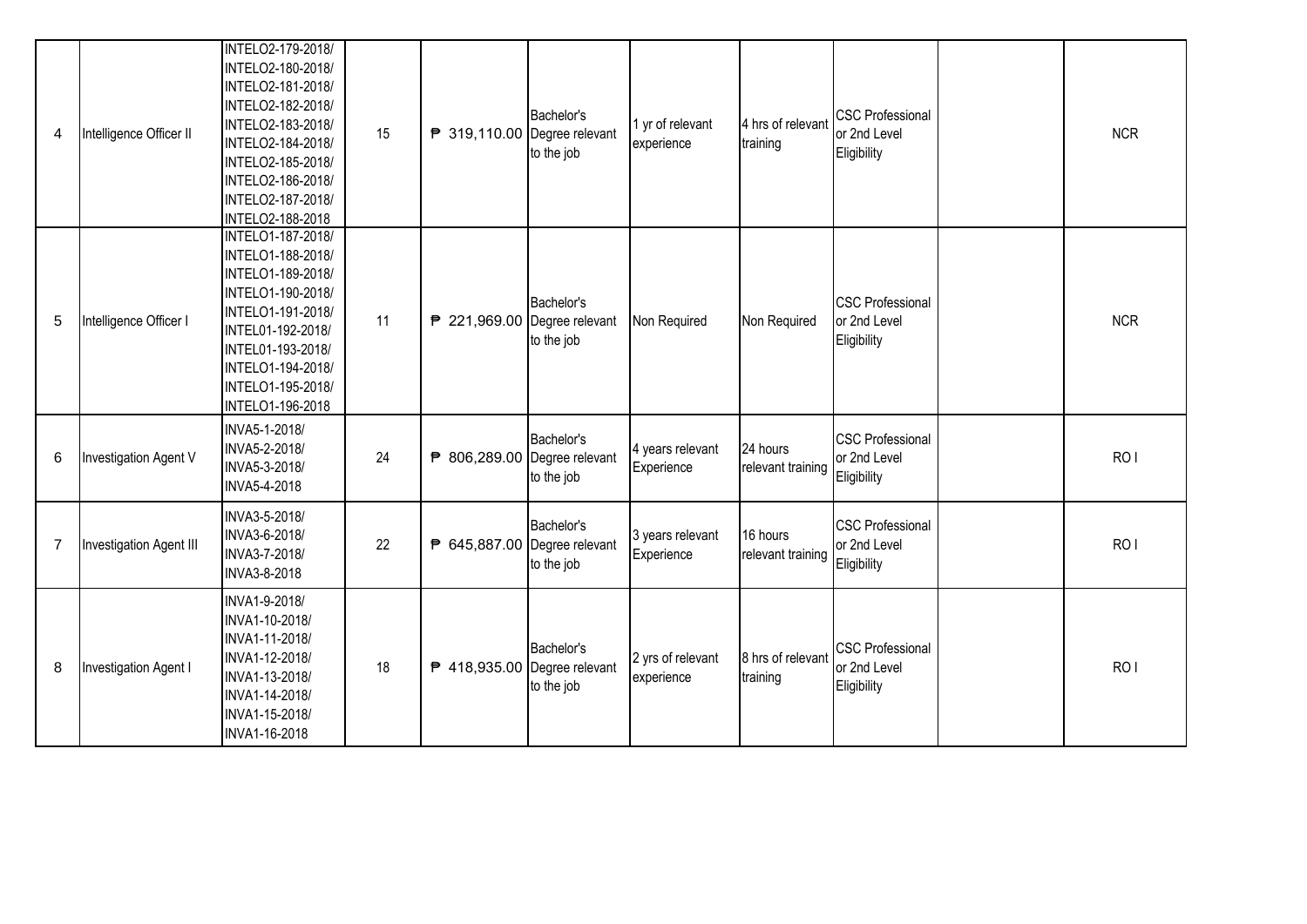| 9  | Intelligence Officer II | INTELO2-17-2018/<br>INTELO2-18-2018/<br>INTELO2-19-2018/<br>INTELO2-20-2018/<br>INTELO2-21-2018/<br>INTELO2-22-2018/<br>INTELO2-23-2018/<br><b>INTELO2-24-2018</b>                                                              | 15 | ₱ 319,110.00 Degree relevant | Bachelor's<br>to the job | 1 yr of relevant<br>experience  | 4 hrs of relevant<br>training | <b>CSC Professional</b><br>or 2nd Level<br>Eligibility | RO <sub>I</sub> |
|----|-------------------------|---------------------------------------------------------------------------------------------------------------------------------------------------------------------------------------------------------------------------------|----|------------------------------|--------------------------|---------------------------------|-------------------------------|--------------------------------------------------------|-----------------|
| 10 | Intelligence Officer I  | INTELO1-25-2018/<br>INTELO1-26-2018/<br>INTELO1-27-2018/<br>INTELO1-28-2018/<br>INTELO1-29-2018/<br>INTEL01-30-2018/<br>INTEL01-31-2018/<br>INTELO1-32-2018                                                                     | 11 | ₱ 221,969.00 Degree relevant | Bachelor's<br>to the job | Non Required                    | Non Required                  | <b>CSC Professional</b><br>or 2nd Level<br>Eligibility | RO <sub>I</sub> |
| 11 | Investigation Agent V   | INVA5-76-2018/<br>INVA5-77-2018/<br>INVA5-78-2018/<br>INVA5-79-2018/<br>INVA5-80-2018/<br>INVA5-81-2018                                                                                                                         | 24 | ₱ 806,289.00 Degree relevant | Bachelor's<br>to the job | 4 years relevant<br>Experience  | 24 hours<br>relevant training | <b>CSC Professional</b><br>or 2nd Level<br>Eligibility | CAR             |
| 12 | Investigation Agent III | INVA3-80-2018/<br>INVA3-81-2018/<br>INVA3-82-2018/<br>INVA3-83-2018/<br>INVA3-84-2018/<br>INVA3-85-2018                                                                                                                         | 22 | ₱ 645,887.00 Degree relevant | Bachelor's<br>to the job | 3 years relevant<br>Experience  | 16 hours<br>relevant training | <b>CSC Professional</b><br>or 2nd Level<br>Eligibility | CAR             |
| 13 | Investigation Agent I   | INVA1-159-2018/<br>INVA1-160-2018/<br>INVA1-161-2018/<br>INVA1-162-2018/<br>INVA1-163-2018/<br>INVA1-164-2018/<br>INVA1-165-2018/<br>INVA1-166-2018/<br>INVA1-167-2018/<br>INVA1-168-2018/<br>INVA1-169-2018/<br>INVA1-170-2018 | 18 | ₱ 418,935.00 Degree relevant | Bachelor's<br>to the job | 2 yrs of relevant<br>experience | 8 hrs of relevant<br>training | <b>CSC Professional</b><br>or 2nd Level<br>Eligibility | CAR             |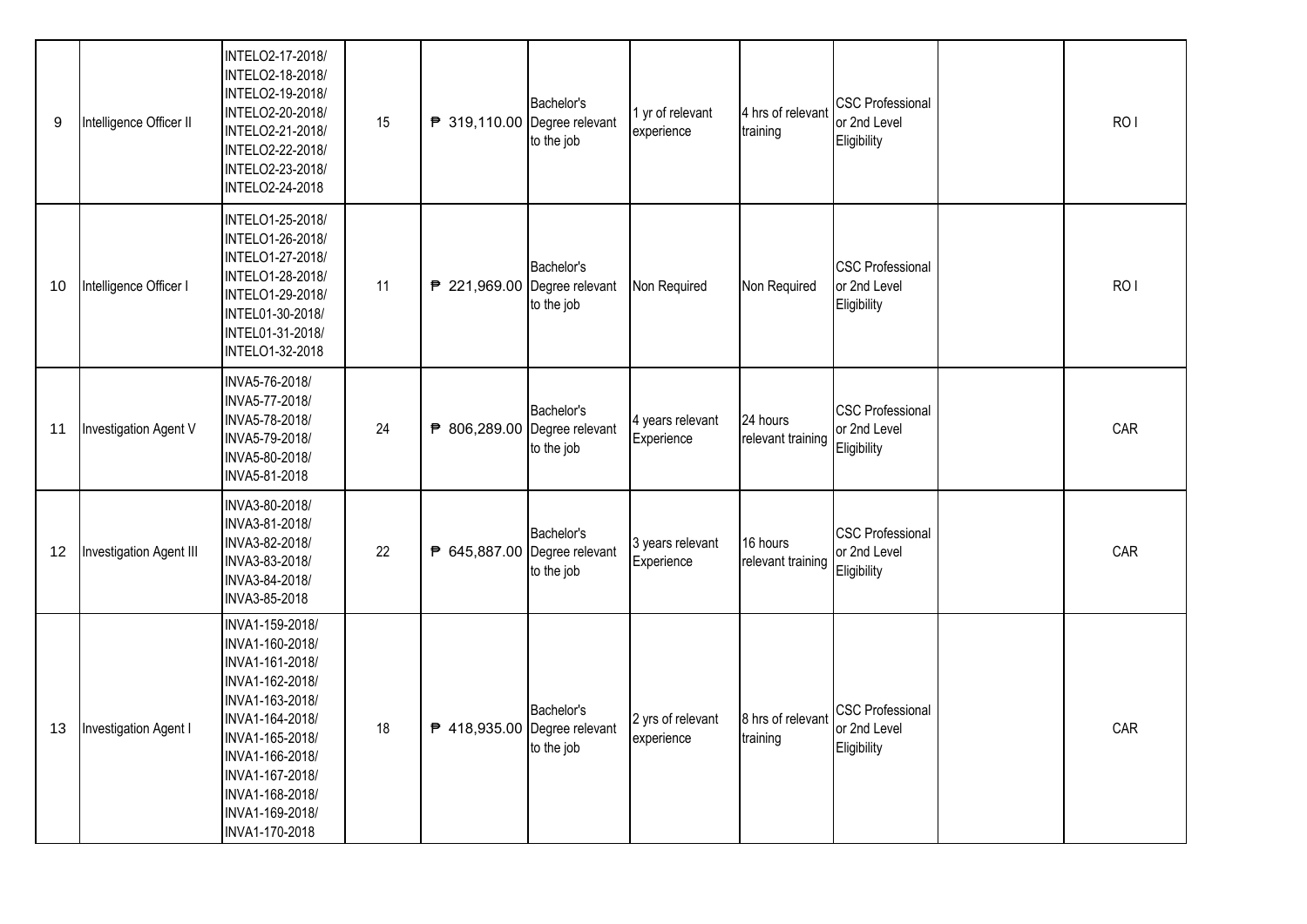| 14 | Intelligence Officer II | INTELO2-167-2018/<br>INTELO2-168-2018/<br>INTELO2-169-2018/<br>INTELO2-170-2018/<br>INTELO2-171-2018/<br>INTELO2-172-2018/<br>INTELO2-173-2018/<br>INTELO2-174-2018/<br>INTELO2-175-2018/<br>INTELO2-176-2018/<br>INTELO2-177-2018/<br>INTELO2-178-2018 | 15 | ₱ 319,110.00 Degree relevant | Bachelor's<br>to the job | 1 yr of relevant<br>experience | 4 hrs of relevant<br>training | <b>CSC Professional</b><br>or 2nd Level<br>Eligibility | CAR              |
|----|-------------------------|---------------------------------------------------------------------------------------------------------------------------------------------------------------------------------------------------------------------------------------------------------|----|------------------------------|--------------------------|--------------------------------|-------------------------------|--------------------------------------------------------|------------------|
| 15 | Intelligence Officer I  | INTELO1-175-2018/<br>INTELO1-176-2018/<br>INTELO1-177-2018/<br>INTELO1-178-2018/<br>INTELO1-179-2018/<br>INTEL01-180-2018/<br>INTEL01-181-2018/<br>INTELO1-182-2018/<br>INTELO1-183-2018/<br>INTELO1-184-2018/<br>INTELO1-185-2018/<br>INTELO1-186-2018 | 11 | ₱ 221,969.00 Degree relevant | Bachelor's<br>to the job | Non Required                   | Non Required                  | <b>CSC Professional</b><br>or 2nd Level<br>Eligibility | CAR              |
| 16 | Investigation Agent V   | INVA5-5-2018 /<br>INVA5-6-2018/<br>INVA5-7-2018/<br>INVA5-8-2018/<br>INVA5-9-2018                                                                                                                                                                       | 24 | ₱ 806,289.00 Degree relevant | Bachelor's<br>to the job | 4 years relevant<br>Experience | 24 hours<br>relevant training | <b>CSC Professional</b><br>or 2nd Level<br>Eligibility | RO <sub>II</sub> |
| 17 | Investigation Agent III | INVA3-9-2018/<br>INVA3-10-2018/<br>INVA3-11-2018/<br>INVA3-12-2018/<br>INVA3-13-2018                                                                                                                                                                    | 22 | ₱ 645,887.00 Degree relevant | Bachelor's<br>to the job | 3 years relevant<br>Experience | 16 hours<br>relevant training | <b>CSC Professional</b><br>or 2nd Level<br>Eligibility | RO <sub>II</sub> |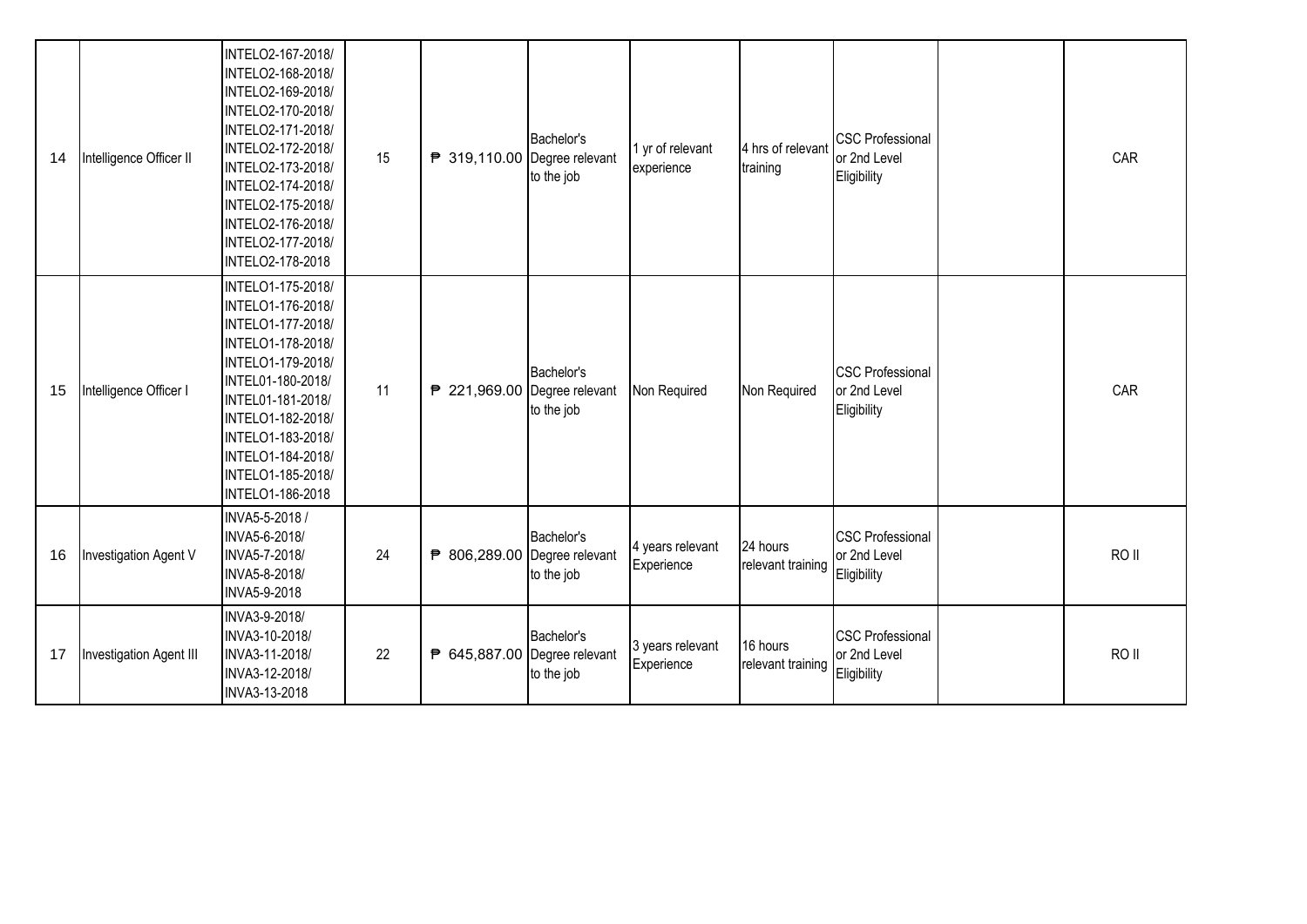| 18 | Investigation Agent I   | INVA1-17-2018/<br>INVA1-18-2018/<br>INVA1-19-2018/<br>INVA1-20-2018/<br>INVA1-21-2018/<br>INVA1-22-2018/<br>INVA1-23-2018/<br>INVA1-24-2018/<br>INVA1-25-2018/<br>INVA1-26-2018                     | 18 | ₱ 418,935.00 Degree relevant | Bachelor's<br>to the job | 2 yrs of relevant<br>experience | 8 hrs of relevant<br>training | <b>CSC Professional</b><br>or 2nd Level<br>Eligibility | RO II  |
|----|-------------------------|-----------------------------------------------------------------------------------------------------------------------------------------------------------------------------------------------------|----|------------------------------|--------------------------|---------------------------------|-------------------------------|--------------------------------------------------------|--------|
| 19 | Intelligence Officer II | INTELO2-25-2018/<br>INTELO2-26-2018/<br>INTELO2-27-2018/<br>INTELO2-28-2018/<br>INTELO2-29-2018/<br>INTELO2-30-2018/<br>INTELO2-31-2018/<br>INTELO2-32-2018/<br>INTELO2-33-2018/<br>INTELO2-34-2018 | 15 | ₱ 319,110.00 Degree relevant | Bachelor's<br>to the job | 1 yr of relevant<br>experience  | 4 hrs of relevant<br>training | <b>CSC Professional</b><br>or 2nd Level<br>Eligibility | RO II  |
| 20 | Intelligence Officer I  | INTELO1-34-2018/<br>INTELO1-35-2018/<br>INTELO1-36-2018/<br>INTELO1-37-2018/<br>INTELO1-38-2018/<br>INTEL01-39-2018/<br>INTEL01-40-2018/<br>INTELO1-41-2018/<br>INTELO1-42-2018/<br>INTELO1-33-2018 | 11 | ₱ 221,969.00 Degree relevant | Bachelor's<br>to the job | Non Required                    | Non Required                  | <b>CSC Professional</b><br>or 2nd Level<br>Eligibility | RO II  |
| 21 | Investigation Agent V   | INVA5-10-2018 /<br>INVA5-11-2018/<br>INVA5-12-2018/<br>INVA5-13-2018/<br>INVA5-14-2018/<br>INVA5-15-2018/<br>INVA5-16-2018                                                                          | 24 | ₱ 806,289.00 Degree relevant | Bachelor's<br>to the job | 4 years relevant<br>Experience  | 24 hours<br>relevant training | <b>CSC Professional</b><br>or 2nd Level<br>Eligibility | RO III |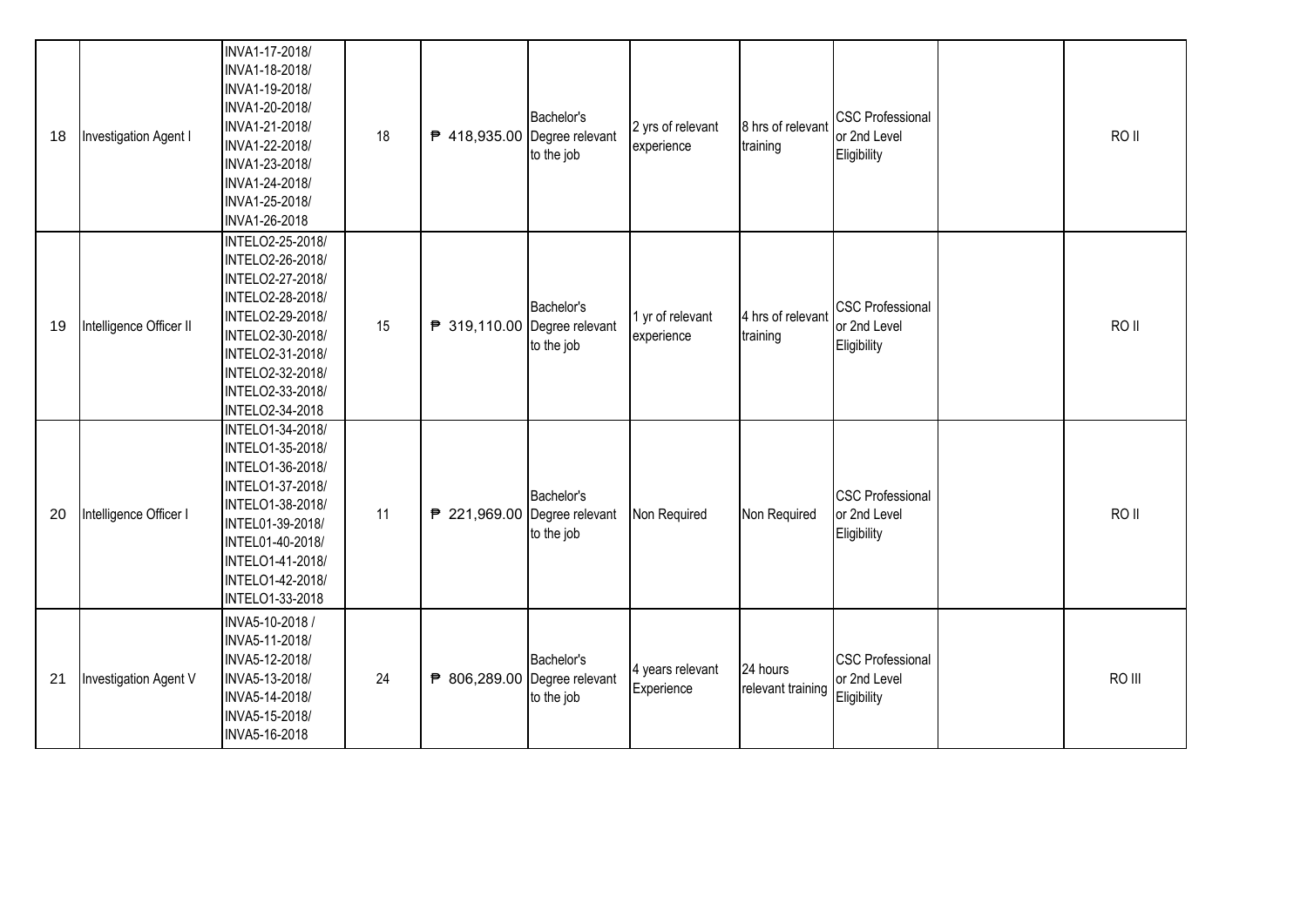| 22 | Investigation Agent III      | INVA3-14-2018/<br>INVA3-15-2018/<br>INVA3-16-2018/<br>INVA3-17-2018/<br>INVA3-18-2018/<br>INVA3-19-2018/<br>INVA3-20-2018                                                                                                                                                           | 22 | ₱ 645,887.00 Degree relevant | Bachelor's<br>to the job | 3 years relevant<br>Experience  | 16 hours<br>relevant training | <b>CSC Professional</b><br>or 2nd Level<br>Eligibility | RO III |
|----|------------------------------|-------------------------------------------------------------------------------------------------------------------------------------------------------------------------------------------------------------------------------------------------------------------------------------|----|------------------------------|--------------------------|---------------------------------|-------------------------------|--------------------------------------------------------|--------|
| 23 | <b>Investigation Agent I</b> | INVA1-27-2018/<br>INVA1-28-2018/<br>INVA1-29-2018/<br>INVA1-30-2018/<br>INVA1-31-2018/<br>INVA1-32-2018/<br>INVA1-33-2018/<br>INVA1-34-2018/<br>INVA1-35-2018/<br>INVA1-36-2018/<br>INVA1-37-2018/<br>INVA1-38-2018/<br>INVA1-39-2018/<br>INVA1-40-2018                             | 18 | ₱ 418,935.00 Degree relevant | Bachelor's<br>to the job | 2 yrs of relevant<br>experience | 8 hrs of relevant<br>training | <b>CSC Professional</b><br>or 2nd Level<br>Eligibility | RO III |
| 24 | Intelligence Officer II      | INTELO2-35-2018/<br>INTELO2-36-2018/<br>INTELO2-37-2018/<br>INTELO2-38-2018/<br>INTELO2-39-2018/<br>INTELO2-40-2018/<br>INTELO2-41-2018/<br>INTELO2-42-2018/<br>INTELO2-43-2018/<br>INTELO2-44-2018/<br>INTELO2-45-2018/<br>INTELO2-46-2018/<br>INTELO2-47-2018/<br>INTEL02-48-2018 | 15 | ₱ 319,110.00 Degree relevant | Bachelor's<br>to the job | 1 yr of relevant<br>experience  | 4 hrs of relevant<br>training | <b>CSC Professional</b><br>or 2nd Level<br>Eligibility | RO III |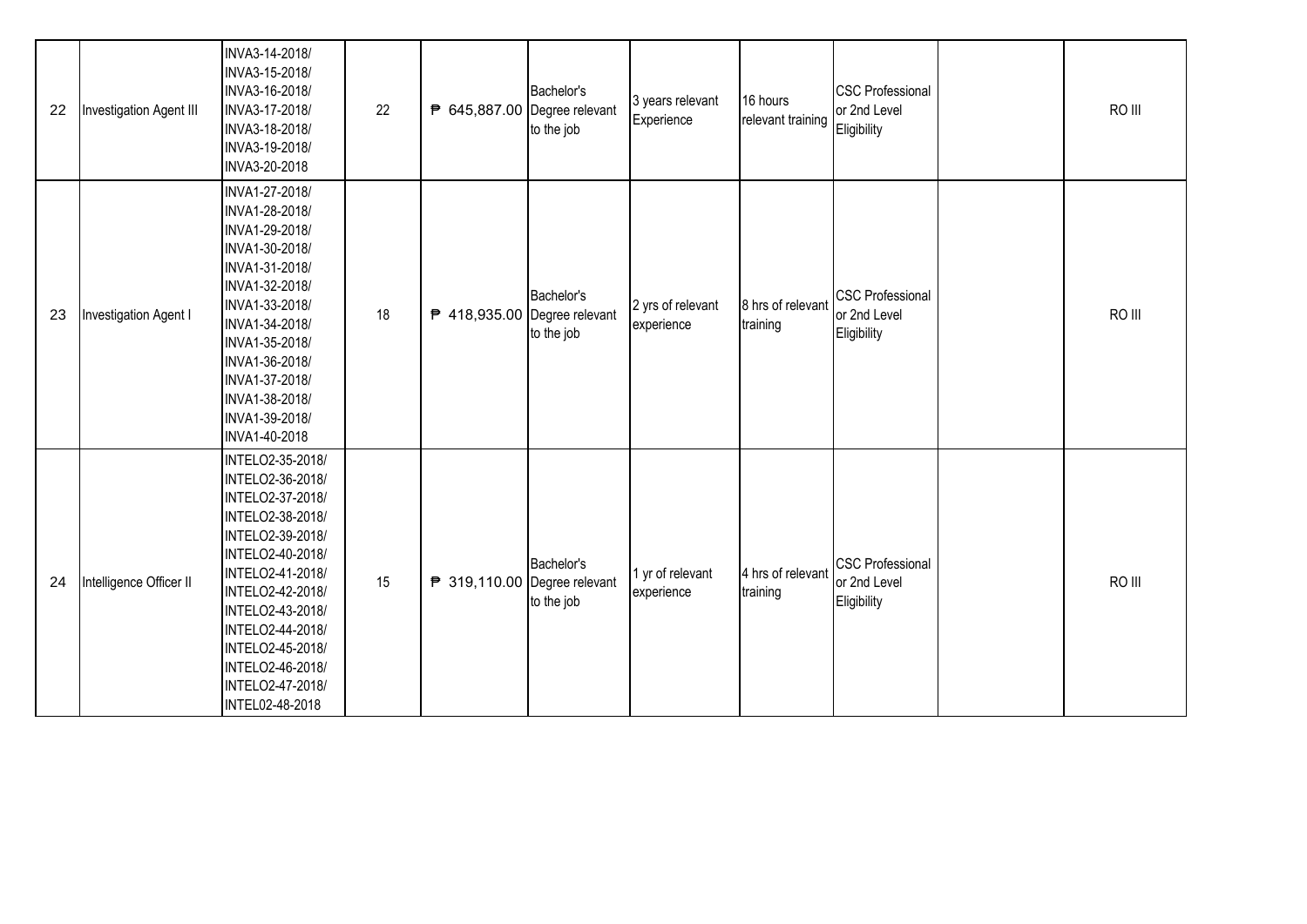| 25 | Intelligence Officer I  | INTELO1-43-2018/<br>INTELO1-44-2018/<br>INTELO1-45-2018/<br>INTELO1-46-2018/<br>INTELO1-47-2018/<br>INTEL01-48-2018/<br>INTEL01-49-2018/<br>INTELO1-50-2018/<br>INTELO1-51-2018/<br>INTELO1-52-2018/<br>INTELO1-53-2018/<br>INTELO1-54-2018/<br>INTEL01-55-2018/<br>INTELO1-56-2018 | 11 | ₱ 221,969.00 Degree relevant | Bachelor's<br>to the job | Non Required                    | Non Required                  | <b>CSC Professional</b><br>or 2nd Level<br>Eligibility | RO III  |
|----|-------------------------|-------------------------------------------------------------------------------------------------------------------------------------------------------------------------------------------------------------------------------------------------------------------------------------|----|------------------------------|--------------------------|---------------------------------|-------------------------------|--------------------------------------------------------|---------|
| 26 | Investigation Agent V   | INVA5-17-2018 /<br>INVA5-18-2018/<br>INVA5-19-2018/<br>INVA5-20-2018/<br>INVA5-21-2018                                                                                                                                                                                              | 24 | ₱ 806,289.00 Degree relevant | Bachelor's<br>to the job | 4 years relevant<br>Experience  | 24 hours<br>relevant training | <b>CSC Professional</b><br>or 2nd Level<br>Eligibility | RO-IV-A |
| 27 | Investigation Agent III | INVA3-21-2018/<br>INVA3-22-2018/<br>INVA3-23-2018/<br>INVA3-24-2018/<br>INVA3-25-2018                                                                                                                                                                                               | 22 | ₱ 645,887.00 Degree relevant | Bachelor's<br>to the job | 3 years relevant<br>Experience  | 16 hours<br>relevant training | <b>CSC Professional</b><br>or 2nd Level<br>Eligibility | RO-IV-A |
| 28 | Investigation Agent I   | INVA1-41-2018/<br>INVA1-42-2018/<br>INVA1-43-2018/<br>INVA1-44-2018/<br>INVA1-45-2018/<br>INVA1-46-2018/<br>INVA1-47-2018/<br>INVA1-48-2018/<br>INVA1-49-2018/<br>INVA1-50-2018                                                                                                     | 18 | ₱ 418,935.00 Degree relevant | Bachelor's<br>to the job | 2 yrs of relevant<br>experience | 8 hrs of relevant<br>training | <b>CSC Professional</b><br>or 2nd Level<br>Eligibility | RO-IV-A |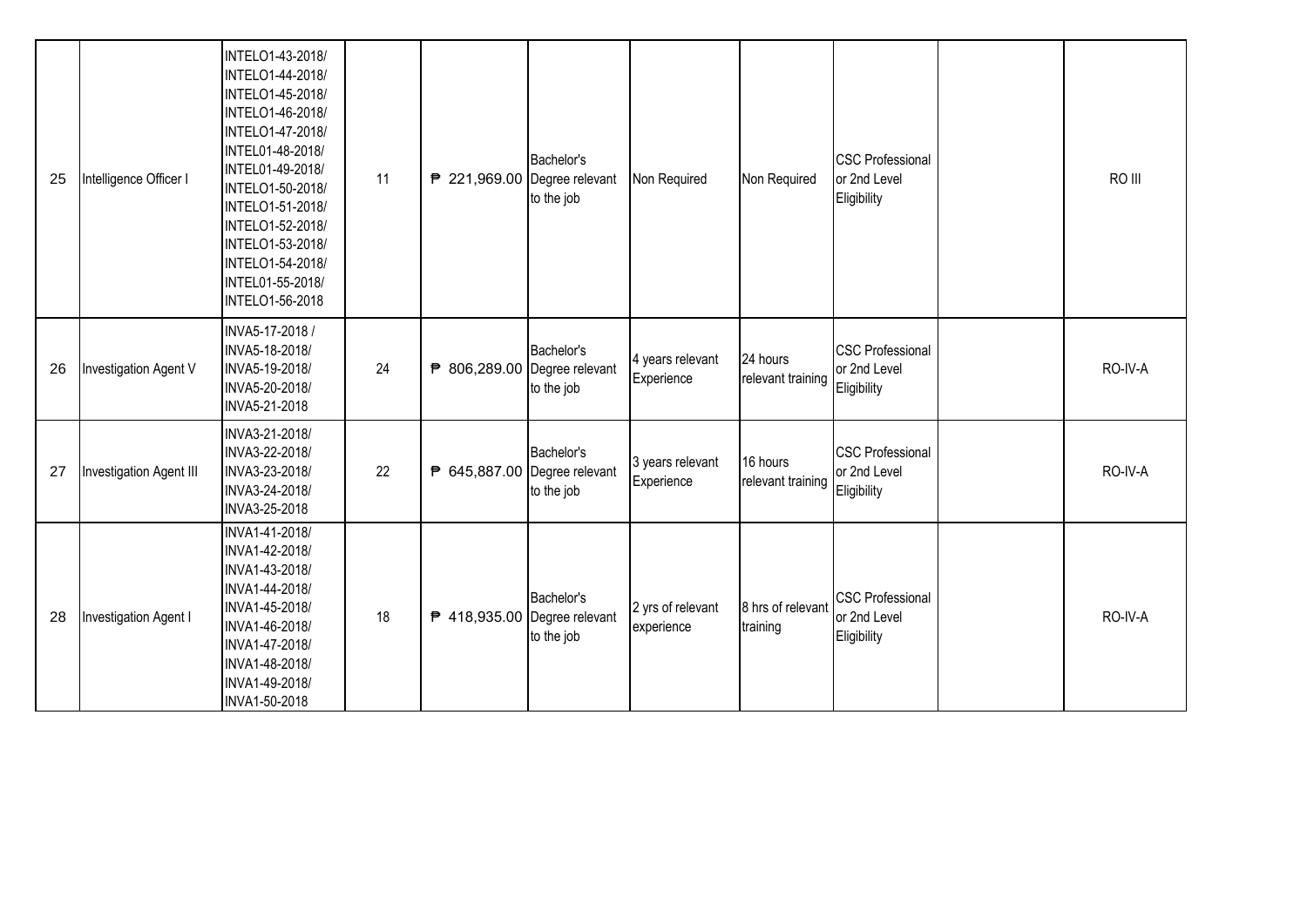| 29 | Intelligence Officer II | INTELO2-49-2018/<br>INTELO2-50-2018/<br>INTELO2-51-2018/<br>INTELO2-52-2018/<br>INTELO2-53-2018/<br>INTELO2-54-2018/<br>INTELO2-55-2018/<br>INTELO2-56-2018/<br>INTELO2-57-2018/<br>INTELO2-58-2018 | 15 | ₱ 319,110.00 Degree relevant | Bachelor's<br>to the job | 1 yr of relevant<br>experience  | 4 hrs of relevant<br>training | <b>CSC Professional</b><br>or 2nd Level<br>Eligibility | RO-IV-A |
|----|-------------------------|-----------------------------------------------------------------------------------------------------------------------------------------------------------------------------------------------------|----|------------------------------|--------------------------|---------------------------------|-------------------------------|--------------------------------------------------------|---------|
| 30 | Intelligence Officer I  | INTELO1-57-2018/<br>INTELO1-58-2018/<br>INTELO1-59-2018/<br>INTELO1-60-2018/<br>INTELO1-61-2018/<br>INTEL01-62-2018/<br>INTEL01-63-2018/<br>INTELO1-64-2018/<br>INTELO1-65-2018/<br>INTELO1-66-2018 | 11 | ₱ 221,969.00 Degree relevant | Bachelor's<br>to the job | Non Required                    | Non Required                  | <b>CSC Professional</b><br>or 2nd Level<br>Eligibility | RO-IV-A |
| 31 | Investigation Agent V   | INVA5-22-2018 /<br>INVA5-23-2018/<br>INVA5-24-2018/<br>INVA5-25-2018/<br>INVA5-26-2018                                                                                                              | 24 | ₱ 806,289.00 Degree relevant | Bachelor's<br>to the job | 4 years relevant<br>Experience  | 24 hours<br>relevant training | <b>CSC Professional</b><br>or 2nd Level<br>Eligibility | RO IV-B |
| 32 | Investigation Agent III | INVA3-26-2018/<br>INVA3-27-2018/<br>INVA3-28-2018/<br>INVA3-29-2018/<br>INVA3-30-2018                                                                                                               | 22 | ₱ 645,887.00 Degree relevant | Bachelor's<br>to the job | 3 years relevant<br>Experience  | 16 hours<br>relevant training | <b>CSC Professional</b><br>or 2nd Level<br>Eligibility | RO IV-B |
| 33 | Investigation Agent I   | INVA1-51-2018/<br>INVA1-52-2018/<br>INVA1-53-2018/<br>INVA1-54-2018/<br>INVA1-55-2018/<br>INVA1-56-2018/<br>INVA1-57-2018/<br>INVA1-58-2018/<br>INVA1-59-2018/<br>INVA1-60-2018                     | 18 | ₱ 418,935.00 Degree relevant | Bachelor's<br>to the job | 2 yrs of relevant<br>experience | 8 hrs of relevant<br>training | <b>CSC Professional</b><br>or 2nd Level<br>Eligibility | RO IV-B |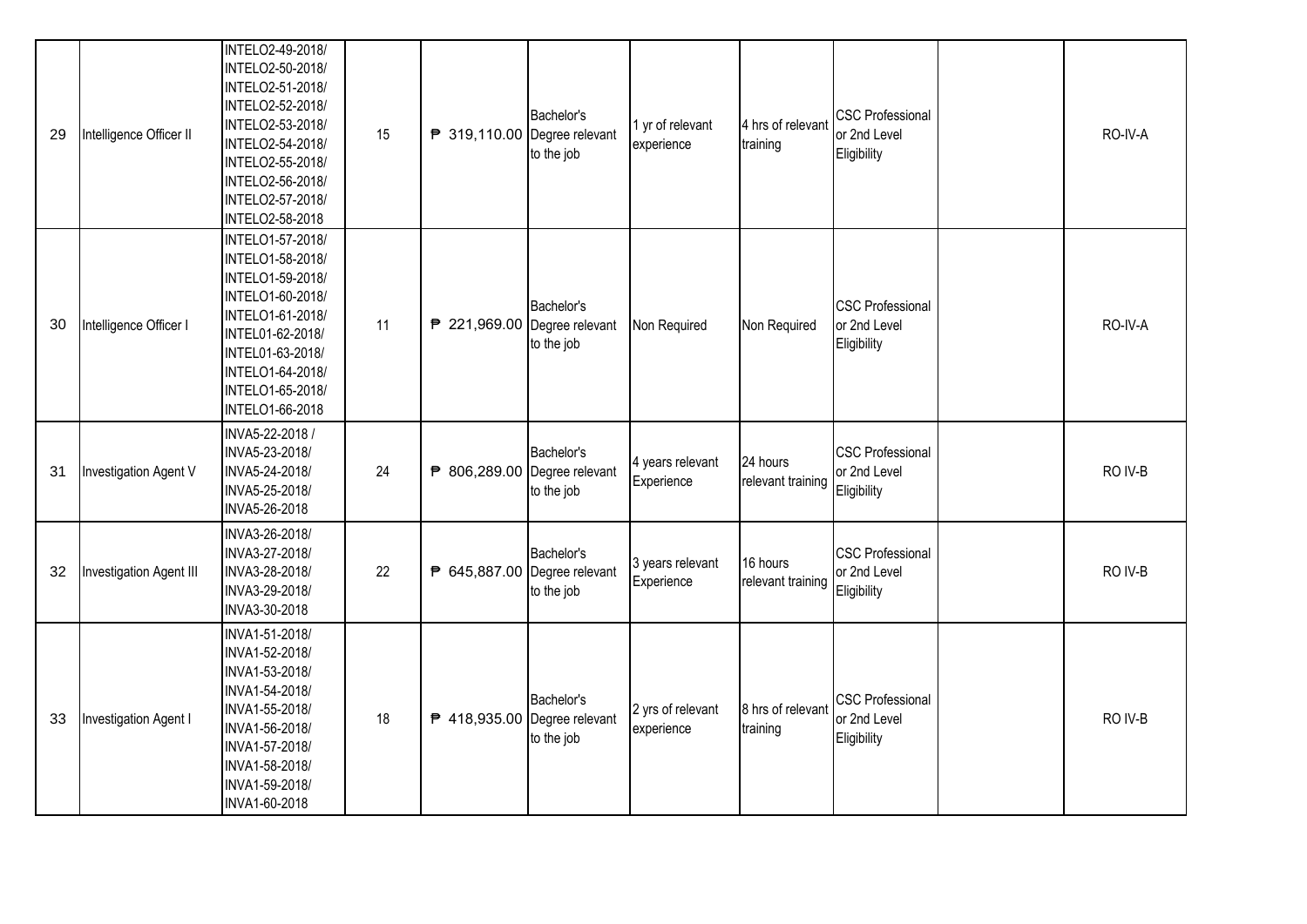| 34 | Intelligence Officer II | INTELO2-59-2018/<br>INTELO2-60-2018/<br>INTELO2-61-2018/<br>INTELO2-62-2018/<br>INTELO2-63-2018/<br>INTELO2-64-2018/<br>INTELO2-65-2018/<br>INTELO2-66-2018/<br><b>INTELO2-67-2018/</b><br>INTELO2-68-2018 | 15 | ₱ 319,110.00 Degree relevant | Bachelor's<br>to the job | 1 yr of relevant<br>experience | 4 hrs of relevant<br>training | <b>CSC Professional</b><br>or 2nd Level<br>Eligibility | RO IV-B         |
|----|-------------------------|------------------------------------------------------------------------------------------------------------------------------------------------------------------------------------------------------------|----|------------------------------|--------------------------|--------------------------------|-------------------------------|--------------------------------------------------------|-----------------|
| 35 | Intelligence Officer I  | INTELO1-67-2018/<br>INTELO1-68-2018/<br>INTELO1-69-2018/<br>INTELO1-70-2018/<br>INTELO1-71-2018/<br>INTEL01-72-2018/<br>INTEL01-73-2018/<br>INTELO1-74-2018/<br>INTELO1-75-2018/<br><b>INTELO1-76-2018</b> | 11 | ₱ 221,969.00 Degree relevant | Bachelor's<br>to the job | Non Required                   | Non Required                  | <b>CSC Professional</b><br>or 2nd Level<br>Eligibility | RO IV-B         |
| 36 | Investigation Agent V   | INVA5-27-2018 /<br>INVA5-28-2018/<br>INVA5-29-2018/<br>INVA5-30-2018/<br>INVA5-31-2018/<br>INVA5-32-2018                                                                                                   | 24 | ₱ 806,289.00 Degree relevant | Bachelor's<br>to the job | 4 years relevant<br>Experience | 24 hours<br>relevant training | <b>CSC Professional</b><br>or 2nd Level<br>Eligibility | RO <sub>V</sub> |
| 37 | Investigation Agent III | INVA3-31-2018/<br>INVA3-32-2018/<br>INVA3-33-2018/<br>INVA3-34-2018/<br>INVA3-35-2018/<br>INVA3-36-2018                                                                                                    | 22 | ₱ 645,887.00 Degree relevant | Bachelor's<br>to the job | 3 years relevant<br>Experience | 16 hours<br>relevant training | <b>CSC Professional</b><br>or 2nd Level<br>Eligibility | RO <sub>V</sub> |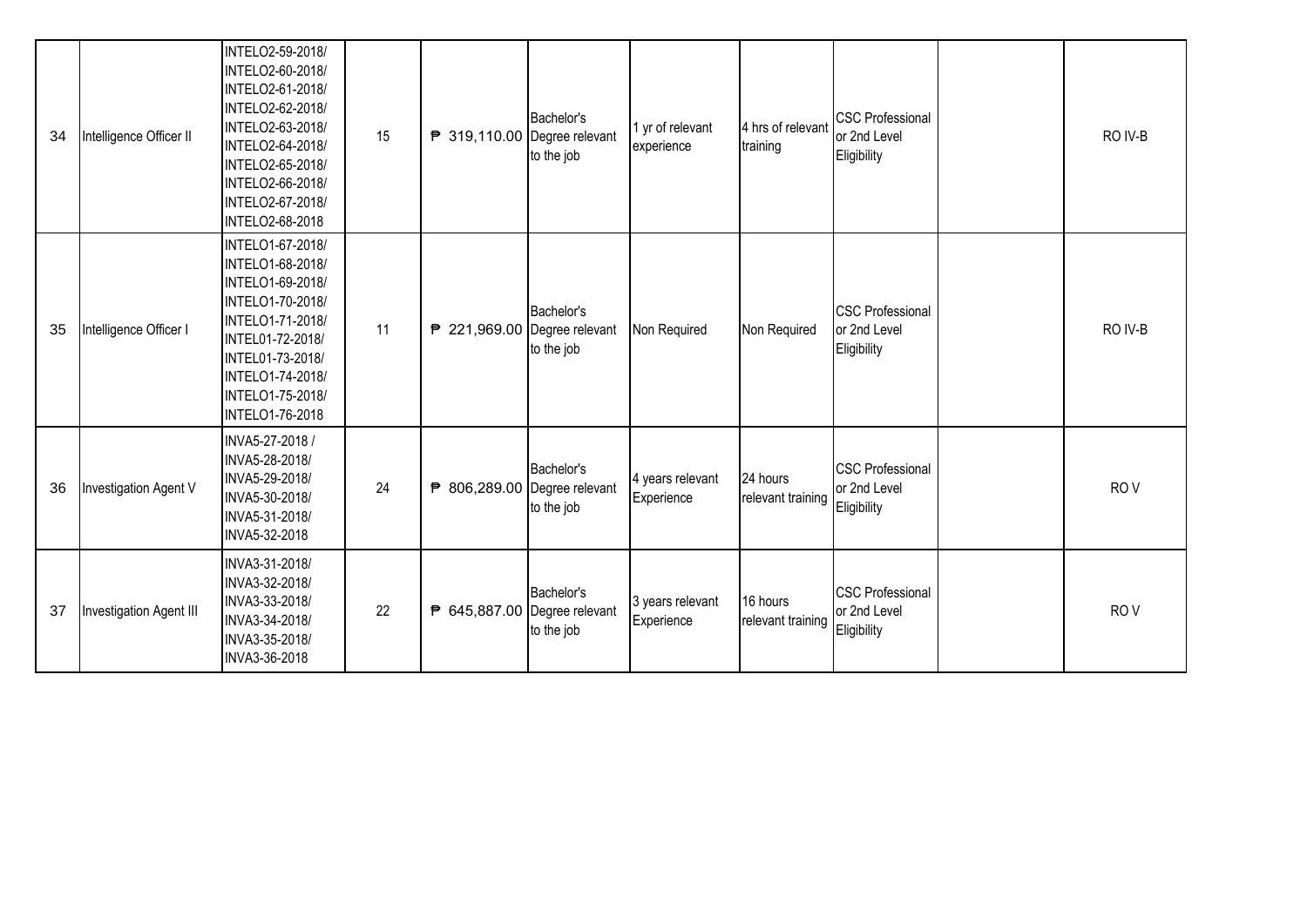| 38 | Investigation Agent I   | INVA1-61-2018/<br>INVA1-62-2018/<br>INVA1-63-2018/<br>INVA1-64-2018/<br>INVA1-65-2018/<br>INVA1-66-2018/<br>INVA1-67-2018/<br>INVA1-68-2018/<br>INVA1-69-2018/<br>INVA1-70-2018/<br>INVA1-71-2018/<br>INVA1-72-2018                                       | 18 | ₱ 418,935.00 Degree relevant | Bachelor's<br>to the job | 2 yrs of relevant<br>experience | 8 hrs of relevant<br>training | <b>CSC Professional</b><br>or 2nd Level<br>Eligibility | RO <sub>V</sub>  |
|----|-------------------------|-----------------------------------------------------------------------------------------------------------------------------------------------------------------------------------------------------------------------------------------------------------|----|------------------------------|--------------------------|---------------------------------|-------------------------------|--------------------------------------------------------|------------------|
| 39 | Intelligence Officer II | INTELO2-69-2018/<br>INTELO2-70-2018/<br>INTELO2-71-2018/<br>INTELO2-72-2018/<br>INTELO2-73-2018/<br>INTELO2-74-2018/<br>INTELO2-75-2018/<br>INTELO2-76-2018/<br>INTELO2-77-2018/<br>INTELO2-78-2018/<br>INTELO2-79-2018/<br><b>INTELO2-80-2018</b>        | 15 | ₱ 319,110.00 Degree relevant | Bachelor's<br>to the job | 1 yr of relevant<br>experience  | 4 hrs of relevant<br>training | <b>CSC Professional</b><br>or 2nd Level<br>Eligibility | RO <sub>V</sub>  |
| 40 | Intelligence Officer I  | <b>INTELO1-77-2018/</b><br>INTELO1-78-2018/<br>INTELO1-79-2018/<br>INTELO1-80-2018/<br>INTELO1-81-2018/<br>INTEL01-82-2018/<br>INTEL01-83-2018/<br>INTELO1-84-2018/<br>INTELO1-85-2018/<br>INTELO1-86-2018/<br>INTELO1-87-2018/<br><b>INTELO1-88-2018</b> | 11 | ₱ 221,969.00 Degree relevant | Bachelor's<br>to the job | Non Required                    | Non Required                  | <b>CSC Professional</b><br>or 2nd Level<br>Eligibility | RO <sub>V</sub>  |
| 41 | Investigation Agent V   | INVA5-33-2018 /<br>INVA5-34-2018/<br>INVA5-35-2018/<br>INVA5-36-2018/<br>INVA5-37-2018/<br>INVA5-38-2018                                                                                                                                                  | 24 | ₱ 806,289.00 Degree relevant | Bachelor's<br>to the job | 4 years relevant<br>Experience  | 24 hours<br>relevant training | <b>CSC Professional</b><br>or 2nd Level<br>Eligibility | RO <sub>VI</sub> |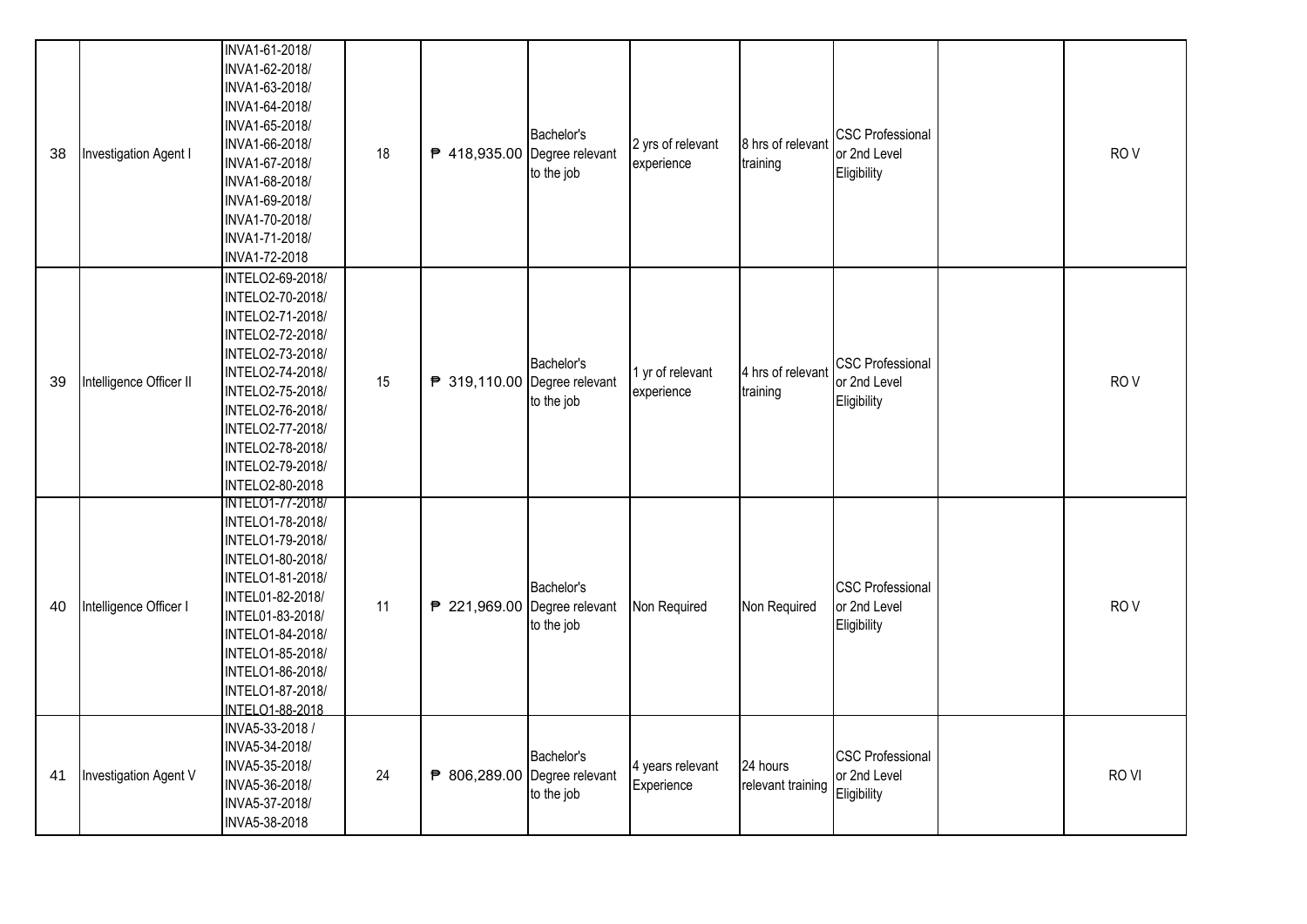| 42 | Investigation Agent III | INVA3-37-2018/<br>INVA3-38-2018/<br>INVA3-39-2018/<br>INVA3-40-2018/<br>INVA3-41-2018/<br>INVA3-42-2018                                                                                                                                      | 22 | ₱ 645,887.00 Degree relevant | Bachelor's<br>to the job | 3 years relevant<br>Experience  | 16 hours<br>relevant training | <b>CSC Professional</b><br>or 2nd Level<br>Eligibility | RO <sub>VI</sub> |
|----|-------------------------|----------------------------------------------------------------------------------------------------------------------------------------------------------------------------------------------------------------------------------------------|----|------------------------------|--------------------------|---------------------------------|-------------------------------|--------------------------------------------------------|------------------|
| 43 | Investigation Agent I   | INVA1-73-2018/<br>INVA1-74-2018/<br>INVA1-75-2018/<br>INVA1-76-2018/<br>INVA1-77-2018/<br>INVA1-78-2018/<br>INVA1-79-2018/<br>INVA1-80-2018/<br>INVA1-81-2018/<br>INVA1-82-2018/<br>INVA1-83-2018/<br>INVA1-84-2018                          | 18 | ₱ 418,935.00 Degree relevant | Bachelor's<br>to the job | 2 yrs of relevant<br>experience | 8 hrs of relevan<br>training  | <b>CSC Professional</b><br>or 2nd Level<br>Eligibility | RO <sub>VI</sub> |
| 44 | Intelligence Officer II | INTELO2-81-2018/<br>INTELO2-82-2018/<br>INTELO2-83-2018/<br>INTELO2-84-2018/<br>INTELO2-85-2018/<br>INTELO2-86-2018/<br>INTELO2-87-2018/<br>INTELO2-88-2018/<br>INTELO2-89-2018/<br>INTELO2-90-2018/<br>INTELO2-91-2018/<br>INTELO2-92-2018  | 15 | ₱ 319,110.00 Degree relevant | Bachelor's<br>to the job | 1 yr of relevant<br>experience  | 4 hrs of relevant<br>training | <b>CSC Professional</b><br>or 2nd Level<br>Eligibility | RO <sub>VI</sub> |
| 45 | Intelligence Officer I  | INTELO1-89-2018/<br>INTELO1-90-2018/<br>INTELO1-91-2018/<br>INTELO1-92-2018/<br>INTELO1-93-2018/<br>INTEL01-94-2018/<br>INTEL01-95-2018/<br>INTELO1-96-2018/<br>INTELO1-97-2018/<br>INTELO1-98-2018/<br>INTEL01-99-2018/<br>INTELO1-100-2018 | 11 | ₱ 221,969.00 Degree relevant | Bachelor's<br>to the job | Non Required                    | Non Required                  | <b>CSC Professional</b><br>or 2nd Level<br>Eligibility | RO <sub>VI</sub> |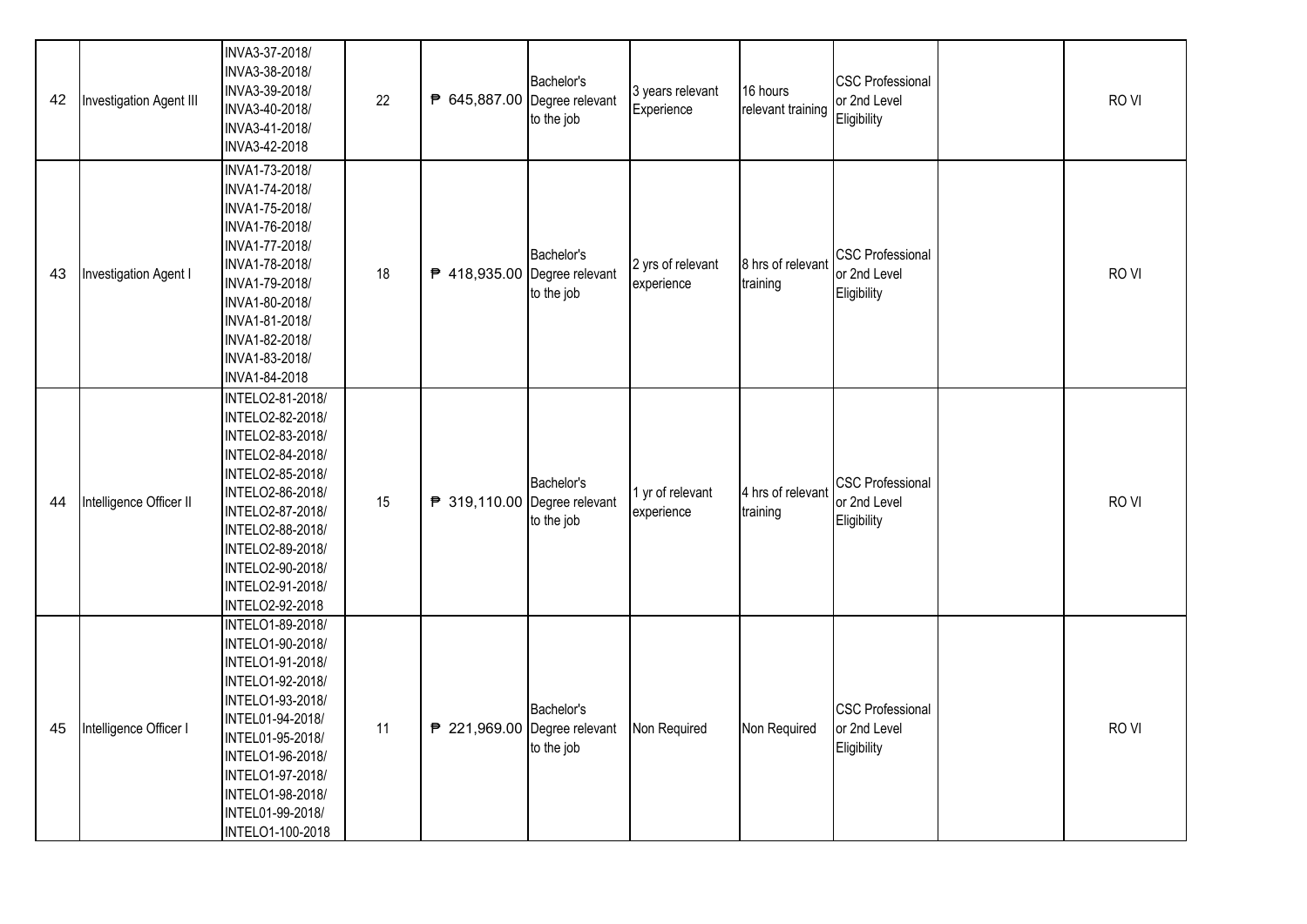| 46 | Investigation Agent V   | INVA5-39-2018 /<br>INVA5-40-2018/<br>INVA5-41-2018/<br>INVA5-42-2018                                                                                                | 24 | ₱ 806,289.00 Degree relevant | Bachelor's<br>to the job | 4 years relevant<br>Experience  | 24 hours<br>relevant training | <b>CSC Professional</b><br>or 2nd Level<br>Eligibility | RO VII  |
|----|-------------------------|---------------------------------------------------------------------------------------------------------------------------------------------------------------------|----|------------------------------|--------------------------|---------------------------------|-------------------------------|--------------------------------------------------------|---------|
| 47 | Investigation Agent III | INVA3-43-2018/<br>INVA3-44-2018/<br>INVA3-45-2018/<br>INVA3-46-2018                                                                                                 | 22 | ₱ 645,887.00 Degree relevant | Bachelor's<br>to the job | 3 years relevant<br>Experience  | 16 hours<br>relevant training | <b>CSC Professional</b><br>or 2nd Level<br>Eligibility | RO VII  |
| 48 | Investigation Agent I   | INVA1-85-2018/<br>INVA1-86-2018/<br>INVA1-87-2018/<br>INVA1-88-2018/<br>INVA1-89-2018/<br>INVA1-90-2018/<br>INVA1-91-2018/<br>INVA1-92-2018                         | 18 | ₱ 418,935.00 Degree relevant | Bachelor's<br>to the job | 2 yrs of relevant<br>experience | 8 hrs of relevant<br>training | <b>CSC Professional</b><br>or 2nd Level<br>Eligibility | RO VII  |
| 49 | Intelligence Officer II | INTELO2-93-2018/<br>INTELO2-94-2018/<br>INTELO2-95-2018/<br>INTELO2-96-2018/<br>INTELO2-97-2018/<br>INTELO2-98-2018/<br>INTELO2-99-2018/<br>INTELO2-100-2018        | 15 | ₱ 319,110.00 Degree relevant | Bachelor's<br>to the job | 1 yr of relevant<br>experience  | 4 hrs of relevant<br>training | <b>CSC Professional</b><br>or 2nd Level<br>Eligibility | RO VII  |
| 50 | Intelligence Officer I  | INTELO1-101-2018/<br>INTELO1-102-2018/<br>INTELO1-103-2018/<br>INTELO1-104-2018/<br>INTELO1-105-2018/<br>INTEL01-106-2018/<br>INTEL01-107-2018/<br>INTELO1-108-2018 | 11 | ₱ 221,969.00 Degree relevant | Bachelor's<br>to the job | Non Required                    | Non Required                  | <b>CSC Professional</b><br>or 2nd Level<br>Eligibility | RO VII  |
| 51 | Investigation Agent V   | INVA5-43-2018 /<br>INVA5-44-2018/<br>INVA5-45-2018/<br>INVA5-46-2018/<br>INVA5-47-2018/<br>INVA5-48-2018                                                            | 24 | ₱ 806,289.00 Degree relevant | Bachelor's<br>to the job | 4 years relevant<br>Experience  | 24 hours<br>relevant training | <b>CSC Professional</b><br>or 2nd Level<br>Eligibility | RO VIII |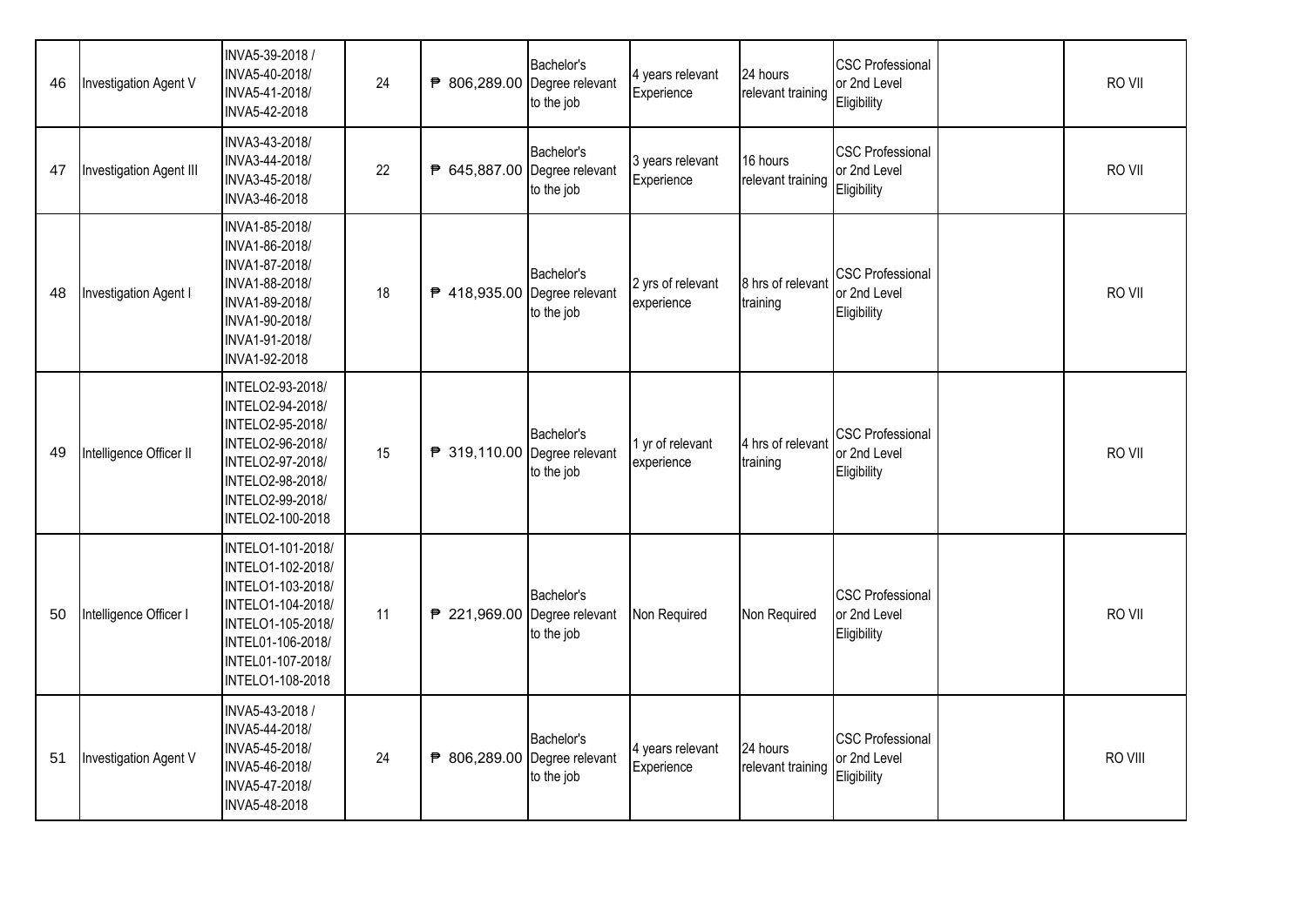| 52 | Investigation Agent III | INVA3-47-2018/<br>INVA3-48-2018/<br>INVA3-49-2018/<br>INVA3-50-2018/<br>INVA3-51-2018/<br>INVA3-52-2018                                                                                                                                                 | 22 | ₱ 645,887.00 Degree relevant | Bachelor's<br>to the job | 3 years relevant<br>Experience  | 16 hours<br>relevant training | <b>CSC Professional</b><br>or 2nd Level<br>Eligibility | RO VIII |
|----|-------------------------|---------------------------------------------------------------------------------------------------------------------------------------------------------------------------------------------------------------------------------------------------------|----|------------------------------|--------------------------|---------------------------------|-------------------------------|--------------------------------------------------------|---------|
| 53 | Investigation Agent I   | INVA1-93-2018/<br>INVA1-94-2018/<br>INVA1-95-2018/<br>INVA1-96-2018/<br>INVA1-97-2018/<br>INVA1-98-2018/<br>INVA1-99-2018/<br>INVA1-100-2018/<br>INVA1-101-2018/<br>INVA1-102-2018/<br>INVA1-103-2018/<br>INVA1-104-2018                                | 18 | ₱ 418,935.00 Degree relevant | Bachelor's<br>to the job | 2 yrs of relevant<br>experience | 8 hrs of relevant<br>training | <b>CSC Professional</b><br>or 2nd Level<br>Eligibility | RO VIII |
| 54 | Intelligence Officer II | INTELO2-101-2018/<br>INTELO2-102-2018/<br>INTELO2-103-2018/<br>INTELO2-104-2018/<br>INTELO2-105-2018/<br>INTELO2-106-2018/<br>INTELO2-107-2018/<br>INTELO2-108-2018/<br>INTELO2-109-2018/<br>INTELO2-110-2018/<br>INTELO2-111-2018/<br>INTELO2-112-2018 | 15 | ₱ 319,110.00 Degree relevant | Bachelor's<br>to the job | 1 yr of relevant<br>experience  | 4 hrs of relevant<br>training | <b>CSC Professional</b><br>or 2nd Level<br>Eligibility | RO VIII |
| 55 | Intelligence Officer I  | INTELO1-109-2018/<br>INTELO1-110-2018/<br>INTELO1-111-2018/<br>INTELO1-112-2018/<br>INTELO1-113-2018/<br>INTEL01-114-2018/<br>INTEL01-115-2018/<br>INTELO1-116-2018/<br>INTELO1-117-2018/<br>INTELO1-118-2018/<br>INTELO1-119-2018/<br>INTELO1-120-2018 | 11 | ₱ 221,969.00 Degree relevant | Bachelor's<br>to the job | Non Required                    | Non Required                  | <b>CSC Professional</b><br>or 2nd Level<br>Eligibility | RO VIII |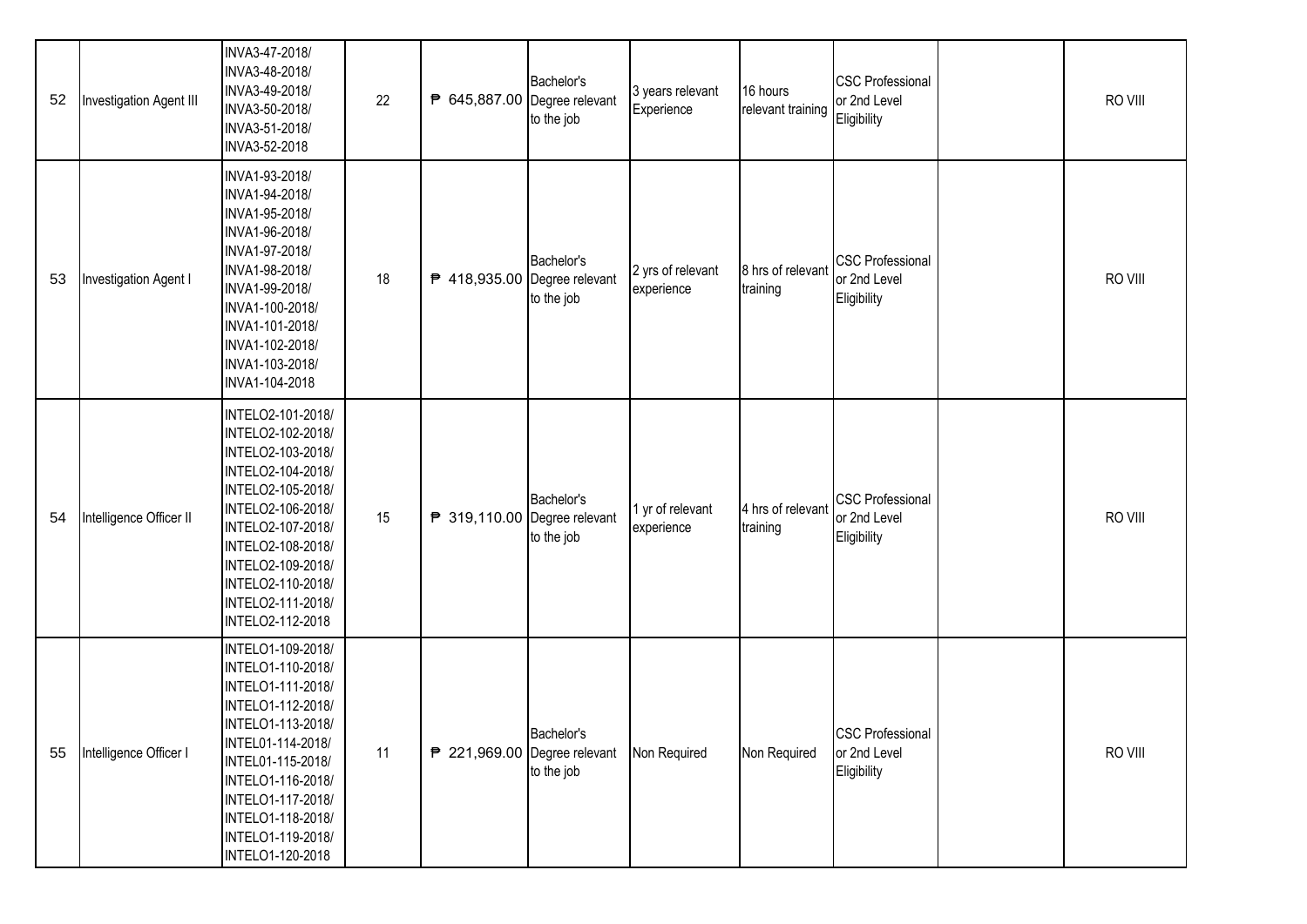| 56 | Investigation Agent V   | INVA5-49-2018 /<br>INVA5-50-2018/<br>INVA5-51-2018                                                                        | 24 | ₱ 806,289.00 Degree relevant | Bachelor's<br>to the job | 4 years relevant<br>Experience  | 24 hours<br>relevant training | <b>CSC Professional</b><br>or 2nd Level<br>Eligibility | RO IX           |
|----|-------------------------|---------------------------------------------------------------------------------------------------------------------------|----|------------------------------|--------------------------|---------------------------------|-------------------------------|--------------------------------------------------------|-----------------|
| 57 | Investigation Agent III | INVA3-53-2018/<br>INVA3-54-2018/<br>INVA3-55-2018                                                                         | 22 | ₱ 645,887.00 Degree relevant | Bachelor's<br>to the job | 3 years relevant<br>Experience  | 16 hours<br>relevant training | <b>CSC Professional</b><br>or 2nd Level<br>Eligibility | RO IX           |
| 58 | Investigation Agent I   | INVA1-105-2018/<br>INVA1-106-2018/<br>INVA1-107-2018/<br>INVA1-108-2018/<br>INVA1-109-2018/<br>INVA1-110-2018             | 18 | ₱ 418,935.00 Degree relevant | Bachelor's<br>to the job | 2 yrs of relevant<br>experience | 8 hrs of relevant<br>training | <b>CSC Professional</b><br>or 2nd Level<br>Eligibility | RO IX           |
| 59 | Intelligence Officer II | INTELO2-113-2018/<br>INTELO2-114-2018/<br>INTELO2-115-2018/<br>INTELO2-116-2018/<br>INTELO2-117-2018/<br>INTELO2-118-2018 | 15 | ₱ 319,110.00 Degree relevant | Bachelor's<br>to the job | 1 yr of relevant<br>experience  | 4 hrs of relevant<br>training | <b>CSC Professional</b><br>or 2nd Level<br>Eligibility | RO IX           |
| 60 | Intelligence Officer I  | INTELO1-121-2018/<br>INTELO1-122-2018/<br>INTELO1-123-2018/<br>INTELO1-124-2018/<br>INTELO1-125-2018/<br>INTEL01-126-2018 | 11 | ₱ 221,969.00 Degree relevant | Bachelor's<br>to the job | Non Required                    | Non Required                  | <b>CSC Professional</b><br>or 2nd Level<br>Eligibility | RO IX           |
| 61 | Investigation Agent V   | INVA5-52-2018 /<br>INVA5-53-2018/<br>INVA5-54-2018/<br>INVA5-55-2018/<br>INVA5-56-2018                                    | 24 | ₱ 806,289.00 Degree relevant | Bachelor's<br>to the job | 4 years relevant<br>Experience  | 24 hours<br>relevant training | <b>CSC Professional</b><br>or 2nd Level<br>Eligibility | RO <sub>X</sub> |
| 62 | Investigation Agent III | INVA3-56-2018/<br>INVA3-57-2018/<br>INVA3-58-2018/<br>INVA3-59-2018/<br>INVA3-60-2018                                     | 22 | ₱ 645,887.00 Degree relevant | Bachelor's<br>to the job | 3 years relevant<br>Experience  | 16 hours<br>relevant training | <b>CSC Professional</b><br>or 2nd Level<br>Eligibility | ROX             |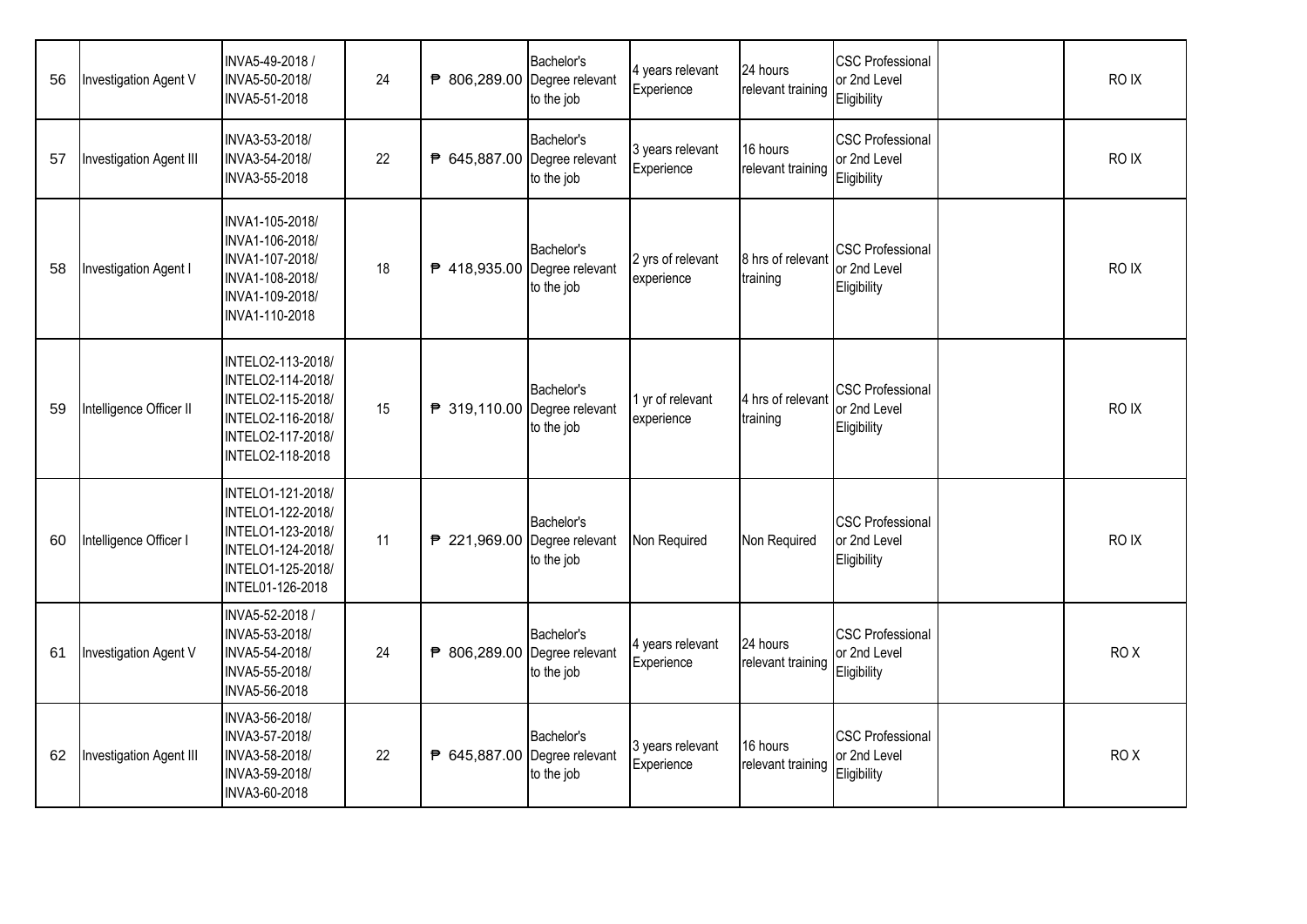| 63 | Investigation Agent I   | INVA1-111-2018/<br>INVA1-112-2018/<br>INVA1-113-2018/<br>INVA1-114-2018/<br>INVA1-115-2018/<br>INVA1-116-2018/<br>INVA1-117-2018/<br>INVA1-118-2018/<br>INVA1-119-2018/<br>INVA1-120-2018                     | 18 | ₱ 418,935.00 Degree relevant | Bachelor's<br>to the job | 2 yrs of relevant<br>experience | 8 hrs of relevant<br>training | <b>CSC Professional</b><br>or 2nd Level<br>Eligibility | ROX             |
|----|-------------------------|---------------------------------------------------------------------------------------------------------------------------------------------------------------------------------------------------------------|----|------------------------------|--------------------------|---------------------------------|-------------------------------|--------------------------------------------------------|-----------------|
| 64 | Intelligence Officer II | INTELO2-119-2018/<br>INTELO2-120-2018/<br>INTELO2-121-2018/<br>INTELO2-122-2018/<br>INTELO2-123-2018/<br>INTELO2-124-2018/<br>INTELO2-125-2018/<br>INTELO2-126-2018/<br>INTELO2-127-2018/<br>INTELO2-128-2018 | 15 | ₱ 319,110.00 Degree relevant | Bachelor's<br>to the job | 1 yr of relevant<br>experience  | 4 hrs of relevant<br>training | <b>CSC Professional</b><br>or 2nd Level<br>Eligibility | ROX             |
| 65 | Intelligence Officer I  | INTELO1-127-2018/<br>INTELO1-128-2018/<br>INTELO1-129-2018/<br>INTELO1-130-2018/<br>INTELO1-131-2018/<br>INTEL01-132-2018/<br>INTEL01-133-2018/<br>INTELO1-134-2018/<br>INTELO1-135-2018/<br>INTELO1-136-2018 | 11 | ₱ 221,969.00 Degree relevant | Bachelor's<br>to the job | Non Required                    | Non Required                  | <b>CSC Professional</b><br>or 2nd Level<br>Eligibility | RO <sub>X</sub> |
| 66 | Investigation Agent V   | INVA5-57-2018 /<br>INVA5-58-2018/<br>INVA5-59-2018/<br>INVA5-60-2018/<br>INVA5-61-2018                                                                                                                        | 24 | ₱ 806,289.00 Degree relevant | Bachelor's<br>to the job | 4 years relevant<br>Experience  | 24 hours<br>relevant training | <b>CSC Professional</b><br>or 2nd Level<br>Eligibility | RO XI           |
| 67 | Investigation Agent III | INVA3-61-2018/<br>INVA3-62-2018/<br>INVA3-63-2018/<br>INVA3-64-2018/<br>INVA3-65-2018                                                                                                                         | 22 | ₱ 645,887.00 Degree relevant | Bachelor's<br>to the job | 3 years relevant<br>Experience  | 16 hours<br>relevant training | <b>CSC Professional</b><br>or 2nd Level<br>Eligibility | RO XI           |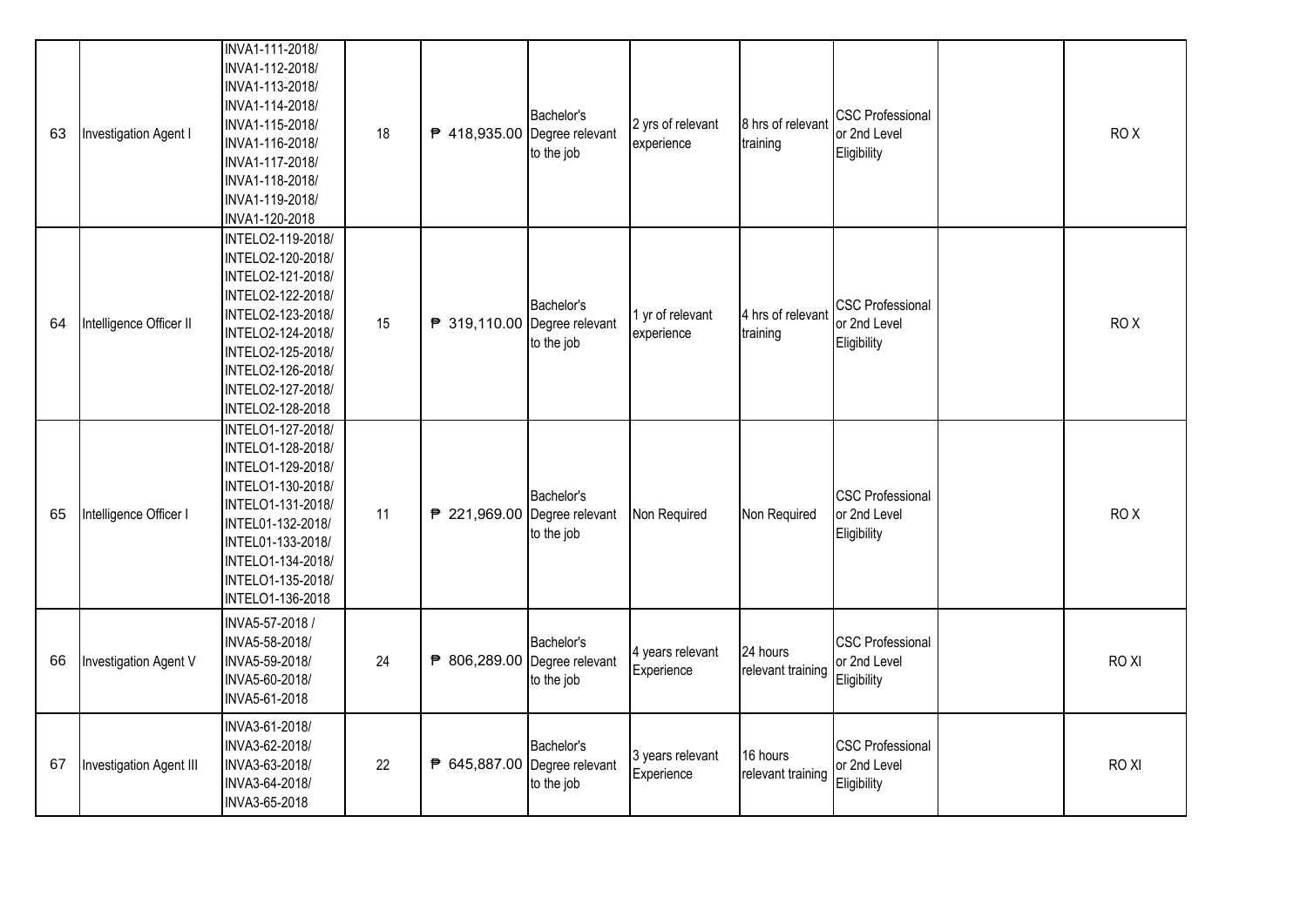| 68 | Investigation Agent I   | INVA1-121-2018/<br>INVA1-122-2018/<br>INVA1-123-2018/<br>INVA1-124-2018/<br>INVA1-125-2018/<br>INVA1-126-2018/<br>INVA1-127-2018/<br>INVA1-128-2018/<br>INVA1-129-2018/<br>INVA1-130-2018                     | 18 | ₱ 418,935.00 Degree relevant | Bachelor's<br>to the job | 2 yrs of relevant<br>experience | 8 hrs of relevant<br>training | <b>CSC Professional</b><br>or 2nd Level<br>Eligibility | RO XI  |
|----|-------------------------|---------------------------------------------------------------------------------------------------------------------------------------------------------------------------------------------------------------|----|------------------------------|--------------------------|---------------------------------|-------------------------------|--------------------------------------------------------|--------|
| 69 | Intelligence Officer II | INTELO2-129-2018/<br>INTELO2-130-2018/<br>INTELO2-131-2018/<br>INTELO2-132-2018/<br>INTELO2-133-2018/<br>INTELO2-134-2018/<br>INTELO2-135-2018/<br>INTELO2-136-2018/<br>INTELO2-137-2018/<br>INTELO2-138-2018 | 15 | ₱ 319,110.00 Degree relevant | Bachelor's<br>to the job | 1 yr of relevant<br>experience  | 4 hrs of relevant<br>training | <b>CSC Professional</b><br>or 2nd Level<br>Eligibility | RO XI  |
| 70 | Intelligence Officer I  | INTELO1-137-2018/<br>INTELO1-138-2018/<br>INTELO1-139-2018/<br>INTELO1-140-2018/<br>INTELO1-141-2018/<br>INTEL01-142-2018/<br>INTEL01-143-2018/<br>INTELO1-144-2018/<br>INTELO1-145-2018/<br>INTELO1-146-2018 | 11 | ₱ 221,969.00 Degree relevant | Bachelor's<br>to the job | Non Required                    | Non Required                  | <b>CSC Professional</b><br>or 2nd Level<br>Eligibility | RO XI  |
| 71 | Investigation Agent V   | INVA5-62-2018 /<br>INVA5-63-2018/<br>INVA5-64-2018/<br>INVA5-65-2018                                                                                                                                          | 24 | ₱ 806,289.00 Degree relevant | Bachelor's<br>to the job | 4 years relevant<br>Experience  | 24 hours<br>relevant training | <b>CSC Professional</b><br>or 2nd Level<br>Eligibility | RO XII |
| 72 | Investigation Agent III | INVA3-66-2018/<br>INVA3-67-2018/<br>INVA3-68-2018/<br>INVA3-69-2018                                                                                                                                           | 22 | ₱ 645,887.00 Degree relevant | Bachelor's<br>to the job | 3 years relevant<br>Experience  | 16 hours<br>relevant training | <b>CSC Professional</b><br>or 2nd Level<br>Eligibility | RO XII |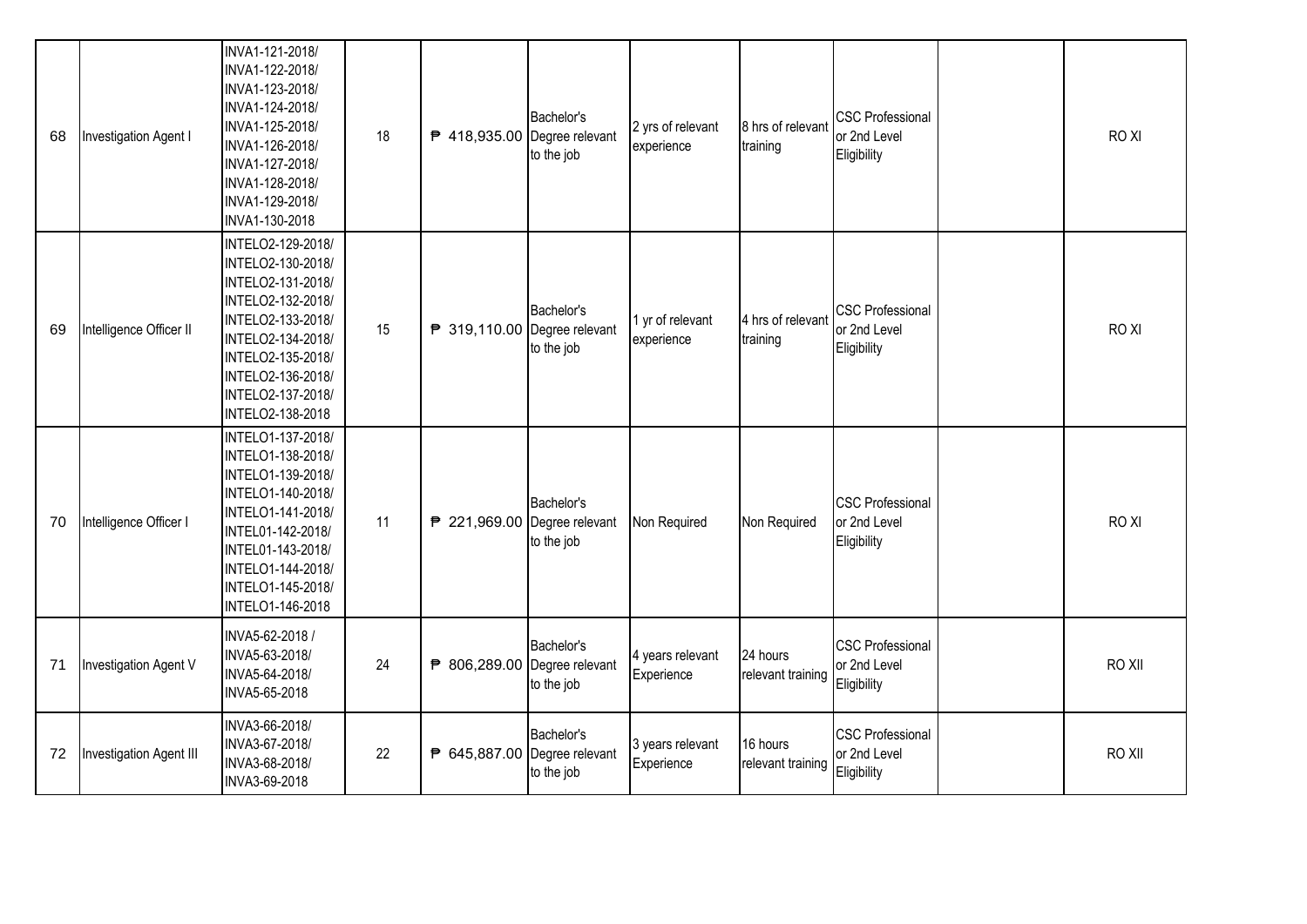| 73 | Investigation Agent I   | INVA1-131-2018/<br>INVA1-132-2018/<br>INVA1-133-2018/<br>INVA1-134-2018/<br>INVA1-135-2018/<br>INVA1-136-2018/<br>INVA1-137-2018/<br>INVA1-138-2018                 | 18 | ₱ 418,935.00 Degree relevant | Bachelor's<br>to the job | 2 yrs of relevant<br>experience | 8 hrs of relevant<br>training | <b>CSC Professional</b><br>or 2nd Level<br>Eligibility | RO XII  |
|----|-------------------------|---------------------------------------------------------------------------------------------------------------------------------------------------------------------|----|------------------------------|--------------------------|---------------------------------|-------------------------------|--------------------------------------------------------|---------|
| 74 | Intelligence Officer II | INTELO2-139-2018/<br>INTELO2-140-2018/<br>INTELO2-141-2018/<br>INTELO2-142-2018/<br>INTELO2-143-2018/<br>INTELO2-144-2018/<br>INTELO2-145-2018/<br>INTELO2-146-2018 | 15 | ₱ 319,110.00 Degree relevant | Bachelor's<br>to the job | 1 yr of relevant<br>experience  | 4 hrs of relevant<br>training | <b>CSC Professional</b><br>or 2nd Level<br>Eligibility | RO XII  |
| 75 | Intelligence Officer I  | INTELO1-147-2018/<br>INTELO1-148-2018/<br>INTELO1-149-2018/<br>INTELO1-150-2018/<br>INTELO1-151-2018/<br>INTEL01-152-2018/<br>INTEL01-153-2018/<br>INTELO1-154-2018 | 11 | ₱ 221,969.00 Degree relevant | Bachelor's<br>to the job | Non Required                    | Non Required                  | <b>CSC Professional</b><br>or 2nd Level<br>Eligibility | RO XII  |
| 76 | Investigation Agent V   | INVA5-66-2018 /<br>INVA5-67-2018/<br>INVA5-68-2018/<br>INVA5-69-2018/<br>INVA5-70-2018                                                                              | 24 | ₱ 806,289.00 Degree relevant | Bachelor's<br>to the job | 4 years relevant<br>Experience  | 24 hours<br>relevant training | <b>CSC Professional</b><br>or 2nd Level<br>Eligibility | RO XIII |
| 77 | Investigation Agent III | INVA3-70-2018/<br>INVA3-71-2018/<br>INVA3-72-2018/<br>INVA3-73-2018/<br>INVA3-74-2018                                                                               | 22 | ₱ 645,887.00 Degree relevant | Bachelor's<br>to the job | 3 years relevant<br>Experience  | 16 hours<br>relevant training | <b>CSC Professional</b><br>or 2nd Level<br>Eligibility | RO XIII |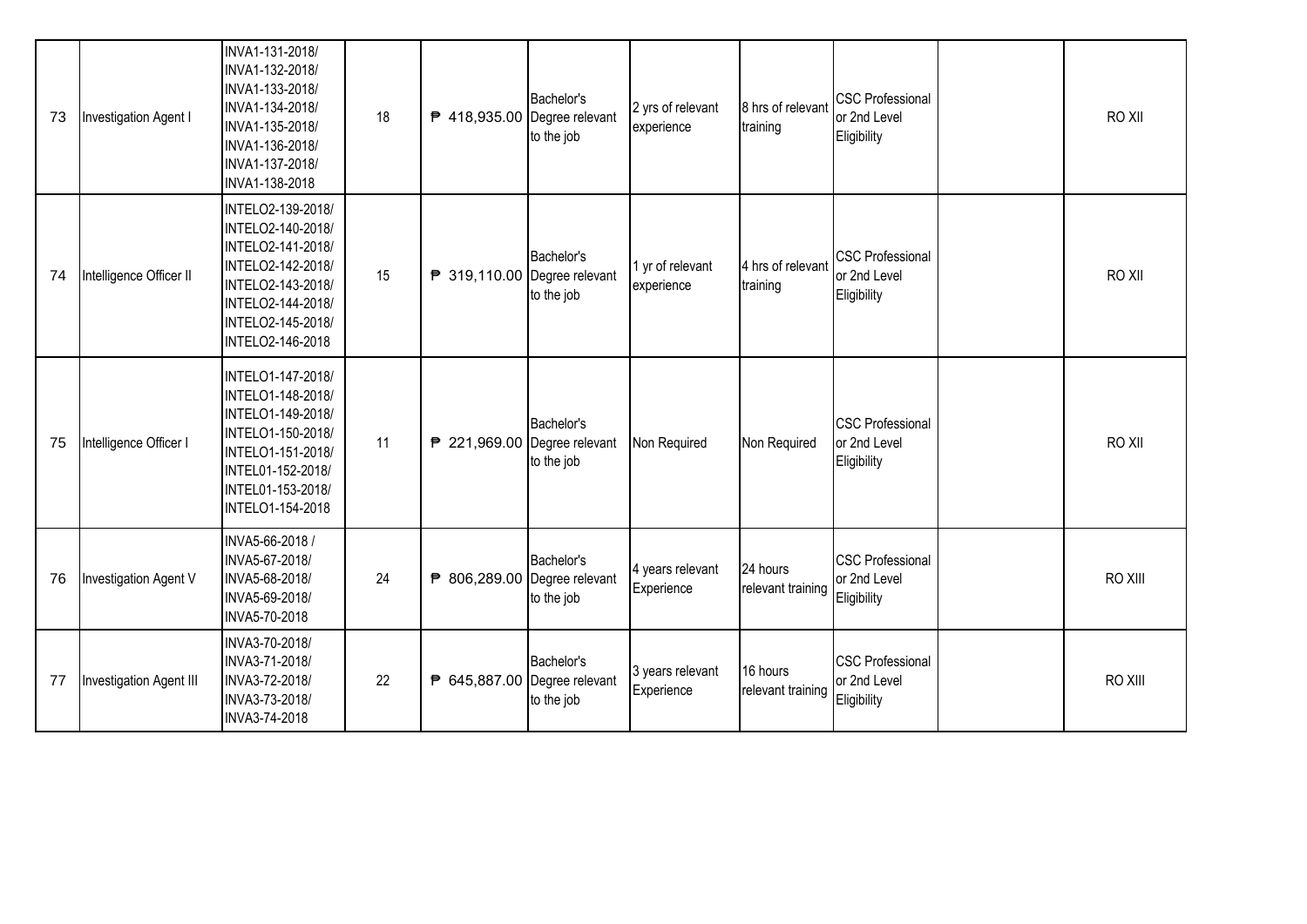| 78 | Investigation Agent I   | INVA1-139-2018/<br>INVA1-140-2018/<br>INVA1-141-2018/<br>INVA1-142-2018/<br>INVA1-143-2018/<br>INVA1-144-2018/<br>INVA1-145-2018/<br>INVA1-146-2018/<br>INVA1-147-2018/<br>INVA1-148-2018                     | 18 | ₱ 418,935.00 Degree relevant | Bachelor's<br>to the job | 2 yrs of relevant<br>experience | 8 hrs of relevant<br>training | <b>CSC Professional</b><br>or 2nd Level<br>Eligibility | RO XIII     |
|----|-------------------------|---------------------------------------------------------------------------------------------------------------------------------------------------------------------------------------------------------------|----|------------------------------|--------------------------|---------------------------------|-------------------------------|--------------------------------------------------------|-------------|
| 79 | Intelligence Officer II | INTELO2-147-2018/<br>INTELO2-148-2018/<br>INTELO2-149-2018/<br>INTELO2-150-2018/<br>INTELO2-151-2018/<br>INTELO2-152-2018/<br>INTELO2-153-2018/<br>INTELO2-154-2018/<br>INTELO2-155-2018/<br>INTELO2-156-2018 | 15 | ₱ 319,110.00 Degree relevant | Bachelor's<br>to the job | 1 yr of relevant<br>experience  | 4 hrs of relevant<br>training | <b>CSC Professional</b><br>or 2nd Level<br>Eligibility | RO XIII     |
| 80 | Intelligence Officer I  | INTELO1-155-2018/<br>INTELO1-156-2018/<br>INTELO1-157-2018/<br>INTELO1-158-2018/<br>INTELO1-159-2018/<br>INTEL01-160-2018/<br>INTEL01-161-2018/<br>INTELO1-162-2018/<br>INTELO1-163-2018/<br>INTELO1-164-2018 | 11 | ₱ 221,969.00 Degree relevant | Bachelor's<br>to the job | Non Required                    | Non Required                  | <b>CSC Professional</b><br>or 2nd Level<br>Eligibility | RO XIII     |
| 81 | Investigation Agent V   | INVA5-71-2018 /<br>INVA5-72-2018/<br>INVA5-73-2018/<br>INVA5-74-2018/<br>INVA5-75-2018                                                                                                                        | 24 | ₱ 806,289.00 Degree relevant | Bachelor's<br>to the job | 4 years relevant<br>Experience  | 24 hours<br>relevant training | <b>CSC Professional</b><br>or 2nd Level<br>Eligibility | <b>ARMM</b> |
| 82 | Investigation Agent III | INVA3-75-2018/<br>INVA3-76-2018/<br>INVA3-77-2018/<br>INVA3-78-2018/<br>INVA3-79-2018                                                                                                                         | 22 | ₱ 645,887.00 Degree relevant | Bachelor's<br>to the job | 3 years relevant<br>Experience  | 16 hours<br>relevant training | <b>CSC Professional</b><br>or 2nd Level<br>Eligibility | <b>ARMM</b> |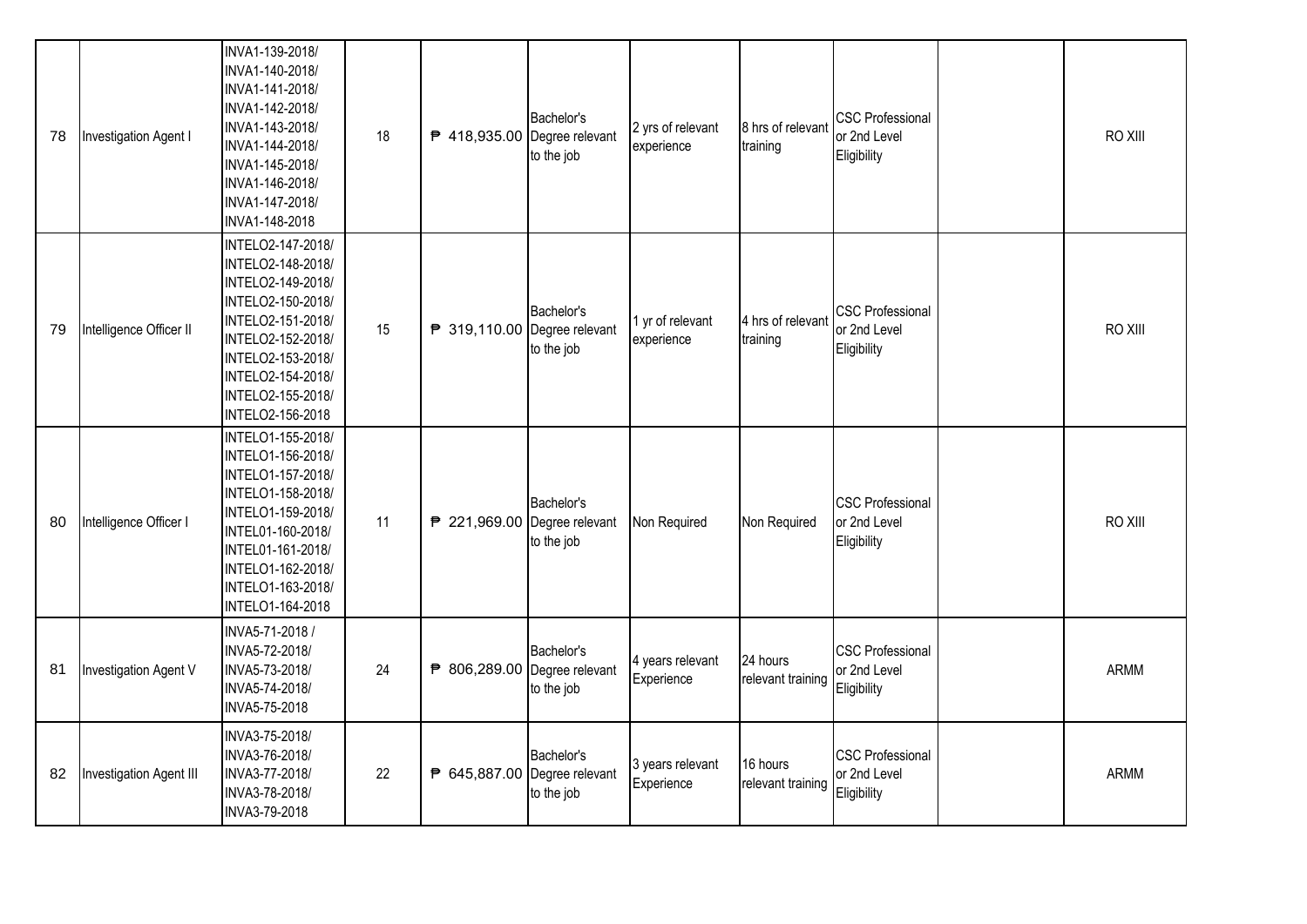| 83 | Investigation Agent I   | INVA1-149-2018/<br>INVA1-150-2018/<br>INVA1-151-2018/<br>INVA1-152-2018/<br>INVA1-153-2018/<br>INVA1-154-2018/<br>INVA1-155-2018/<br>INVA1-156-2018/<br>INVA1-157-2018/<br>INVA1-158-2018                     | 18 | ₱ 418,935.00 Degree relevant   | Bachelor's<br>to the job | 2 yrs of relevant<br>experience | 8 hrs of relevant<br>training | <b>CSC Professional</b><br>or 2nd Level<br>Eligibility | <b>ARMM</b>     |
|----|-------------------------|---------------------------------------------------------------------------------------------------------------------------------------------------------------------------------------------------------------|----|--------------------------------|--------------------------|---------------------------------|-------------------------------|--------------------------------------------------------|-----------------|
| 84 | Intelligence Officer II | INTELO2-157-2018/<br>INTELO2-158-2018/<br>INTELO2-159-2018/<br>INTELO2-160-2018/<br>INTELO2-161-2018/<br>INTELO2-162-2018/<br>INTELO2-163-2018/<br>INTELO2-164-2018/<br>INTELO2-165-2018/<br>INTELO2-166-2018 | 15 | ₱ 319,110.00 Degree relevant   | Bachelor's<br>to the job | 1 yr of relevant<br>experience  | 4 hrs of relevan<br>training  | <b>CSC Professional</b><br>or 2nd Level<br>Eligibility | <b>ARMM</b>     |
| 85 | Intelligence Officer I  | INTELO1-165-2018/<br>INTELO1-166-2018/<br>INTELO1-167-2018/<br>INTELO1-168-2018/<br>INTELO1-169-2018/<br>INTEL01-170-2018/<br>INTEL01-171-2018/<br>INTELO1-172-2018/<br>INTELO1-173-2018/<br>INTELO1-174-2018 | 11 | ₱ 221,969.00 Degree relevant   | Bachelor's<br>to the job | Non Required                    | Non Required                  | <b>CSC Professional</b><br>or 2nd Level<br>Eligibility | <b>ARMM</b>     |
|    |                         | <b>INTELO1-10-2015</b>                                                                                                                                                                                        |    |                                |                          |                                 |                               |                                                        | RO-NCR          |
|    |                         | INTELO1-356-2015/<br>INTELO1-100-2007/<br>INTELO1-112-2007/<br>INTELO1-113-2007                                                                                                                               |    |                                |                          |                                 |                               |                                                        | RO <sub>2</sub> |
| 85 | Intelligence Officer I  | INTEL01-252-2015                                                                                                                                                                                              | 11 | ₱ 221,969.00   Degree relevant | Bachelor's               | Non Required                    | Non Required                  | <b>CSC Professional</b><br>or 2nd Level                | RO <sub>5</sub> |
|    |                         | <b>INTEL01-228-2015</b>                                                                                                                                                                                       |    |                                | to the job               |                                 |                               | Eligibility                                            | RO <sub>6</sub> |
|    |                         | INTELO1-504-2007                                                                                                                                                                                              |    |                                |                          |                                 |                               |                                                        | RO <sub>8</sub> |
|    |                         | INTELO1-66-2015/<br>INTELO1-76-2015/                                                                                                                                                                          |    |                                |                          |                                 |                               |                                                        | RO XIII         |
|    |                         | INTELO1-284-2007                                                                                                                                                                                              |    |                                |                          |                                 |                               |                                                        |                 |
|    |                         | <b>INTELO1-39-2015</b>                                                                                                                                                                                        |    |                                |                          |                                 |                               |                                                        | ARMM            |